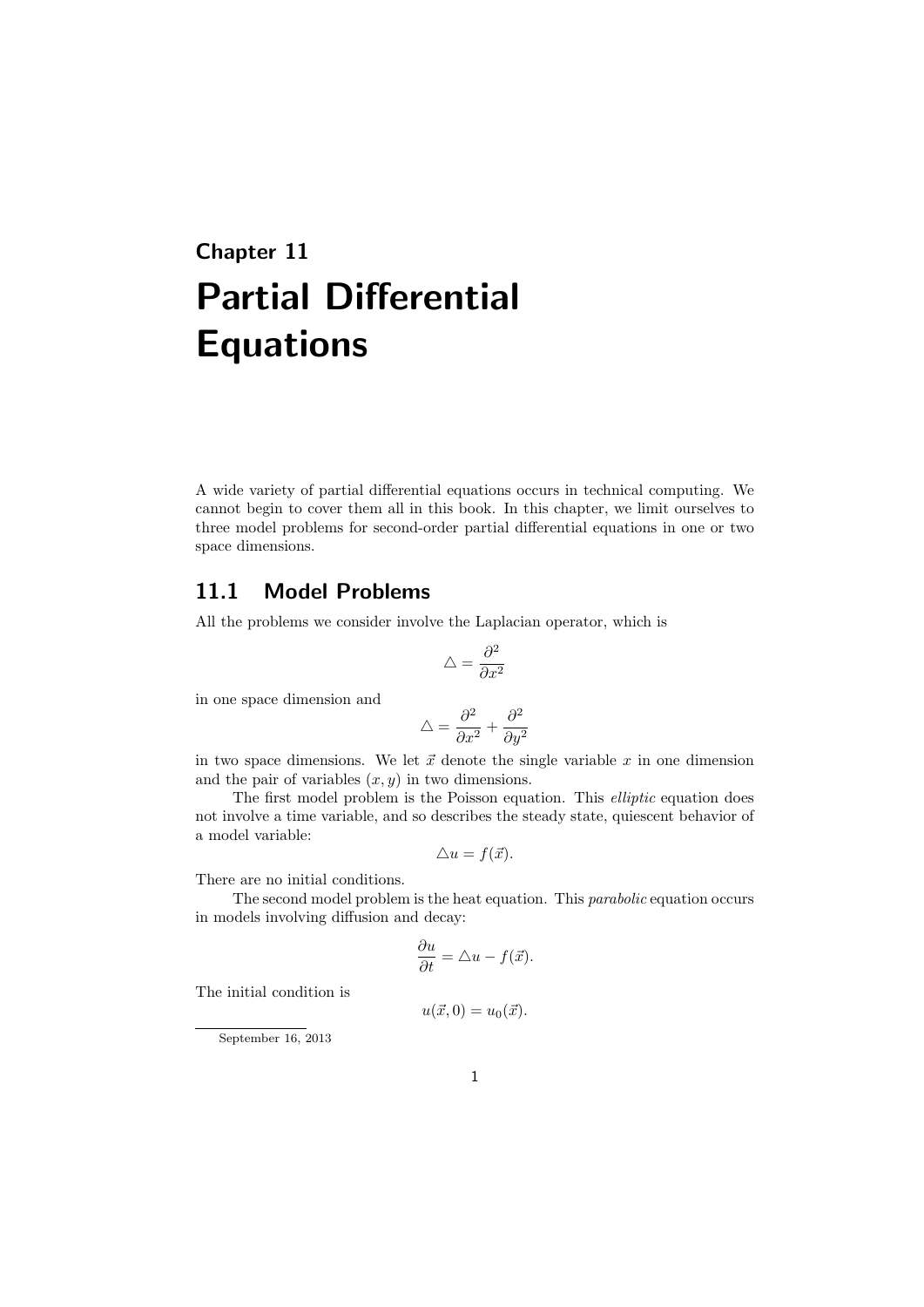The third model problem is the wave equation. This *hyperbolic* equation describes how a disturbance travels through matter. If the units are chosen so that the wave propagation speed is equal to one, the amplitude of a wave satisfies

$$
\frac{\partial^2 u}{\partial t^2} = \triangle u.
$$

Typical initial conditions specify the initial amplitude and take the initial velocity to be zero:

$$
u(\vec{x},0) = u_0(\vec{x}), \frac{\partial u}{\partial t}(\vec{x},0) = 0.
$$

In one dimension, all the problems take place on a finite interval on the *x*-axis. In more than one space dimension, geometry plays a vital role. In two dimensions, all the problems take place in a bounded region  $\Omega$  in the  $(x, y)$  plane. In all cases,  $f(\vec{x})$ and  $u_0(\vec{x})$  are given functions of  $\vec{x}$ . All the problems involve boundary conditions where the value of *u* or some partial derivative of *u* is specified on the boundary of Ω. Unless otherwise specified, we will take the boundary values to be zero.

### **11.2 Finite Difference Methods**

Basic finite difference methods for approximating solutions to these problems use a uniform mesh with spacing *h*. In one dimension, for the interval  $a \leq x \leq b$ , the spacing is  $h = (b - a)/(m + 1)$  and the mesh points are

$$
x_i = a + ih, i = 0, \dots, m + 1.
$$

The second derivative with respect to  $x$  is approximated by the 3-point centered second difference:

$$
\triangle_h u(x) = \frac{u(x+h) - 2u(x) + u(x-h)}{h^2}.
$$

In two dimensions, the mesh is the set of points

$$
(x_i, y_j) = (ih, jh)
$$

that lie within the region  $\Omega$ . Approximating the partial derivatives with centered second differences gives the 5-point discrete Laplacian

$$
\Delta_h u(x, y) = \frac{u(x+h, y) - 2u(x, y) + u(x-h, y)}{h^2} + \frac{u(x, y+h) - 2u(x, y) + u(x, y-h)}{h^2}
$$

*.*

Alternative notation uses  $P = (x, y)$  for a mesh point and  $N = (x, y + h)$ ,  $E =$  $(x + h, y)$ ,  $S = (x, y - h)$ , and  $W = (x - h, y)$  for its four neighbors in the four compass directions. The discrete Laplacian is

$$
\triangle_h u(P) = \frac{u(N) + u(W) + u(E) + u(S) - 4u(P)}{h^2}.
$$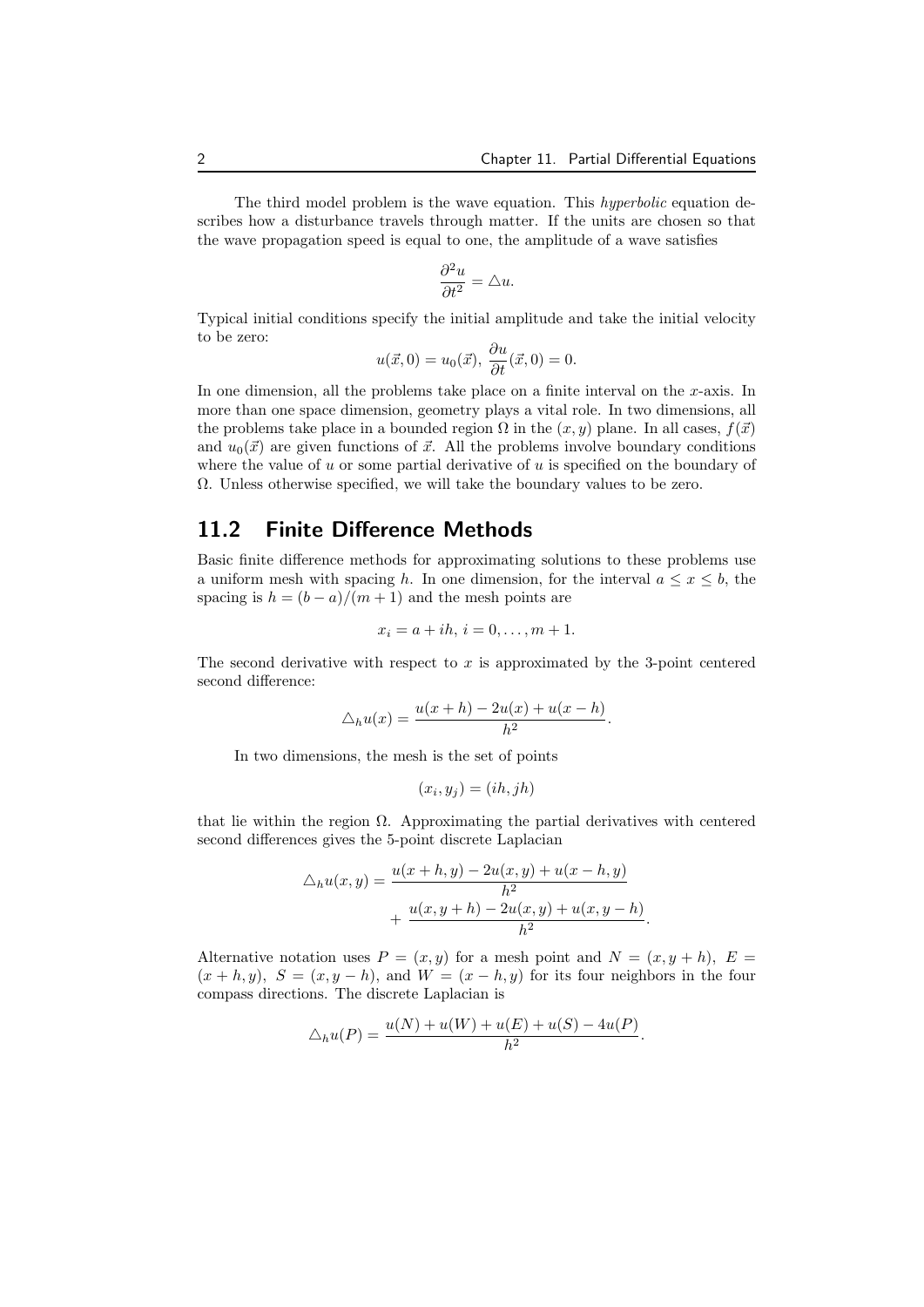The finite difference Poisson problem involves finding values of *u* so that

$$
\triangle_h u(\vec{x}) = f(\vec{x})
$$

for each point  $\vec{x}$  on the mesh.

If the source term  $f(\vec{x})$  is zero, Poisson's equation is called Laplace's equation:

$$
\triangle_h u(x) = 0.
$$

In one dimension, Laplace's equation has only trivial solutions. The value of *u* at a mesh point *x* is the average of the values of *u* at its left and right neighbors, so  $u(x)$ must be a linear function of *x*. Taking the boundary conditions into consideration implies that  $u(x)$  is the linear function connecting the two boundary values. If the boundary values are zero, then  $u(x)$  is identically zero. In more than one dimension, solutions to Laplace's equation are called *harmonic* functions and are not simply linear functions of  $\vec{x}$ .

The finite difference heat and wave equations also make use of first and second differences in the *t* direction. Let  $\delta$  denote the length of a time step. For the heat equation, we use a difference scheme that corresponds to Euler's method for ordinary differential equations:

$$
\frac{u(\vec{x}, t + \delta) - u(\vec{x}, t)}{\delta} = \triangle_h u(\vec{x}).
$$

Starting with the initial conditions  $u(\vec{x}, 0) = u_0(\vec{x})$ , we can step from any value of *t* to  $t + \delta$  with

$$
u(\vec{x}, t + \delta) = u(\vec{x}, t) + \delta \triangle_h u(\vec{x}, t)
$$

for all of the mesh points  $\vec{x}$  in the region. The boundary conditions supply values on the boundary or outside the region. This method is *explicit* because each new value of *u* can be computed directly from values of *u* at the previous time step. More complicated methods are *implicit* because they involve the solution of systems of equations at each step.

For the wave equation, we can use a centered second difference in *t*:

$$
\frac{u(\vec{x},t+\delta) - 2u(\vec{x},t) + u(\vec{x},t-\delta)}{\delta^2} = \triangle_h u(\vec{x},t).
$$

This requires two "layers" of values of the solution, one at  $t - \delta$  and one at *t*. In our simple model problem, the initial condition

$$
\frac{\partial u}{\partial t}(\vec{x},0)=0
$$

allows us to start with both  $u(\vec{x},0) = u_0(\vec{x})$  and  $u(\vec{x},\delta) = u_0(\vec{x})$ . We compute subsequent layers with

$$
u(\vec{x}, t + \delta) = 2u(\vec{x}, t) - u(\vec{x}, t - \delta) + \delta^2 \Delta_h u(\vec{x}, t)
$$

for all of the mesh points  $\vec{x}$  in the region. The boundary conditions supply values on the boundary or outside the region. Like our scheme for the heat equation, this method for solving the wave equation is *explicit*.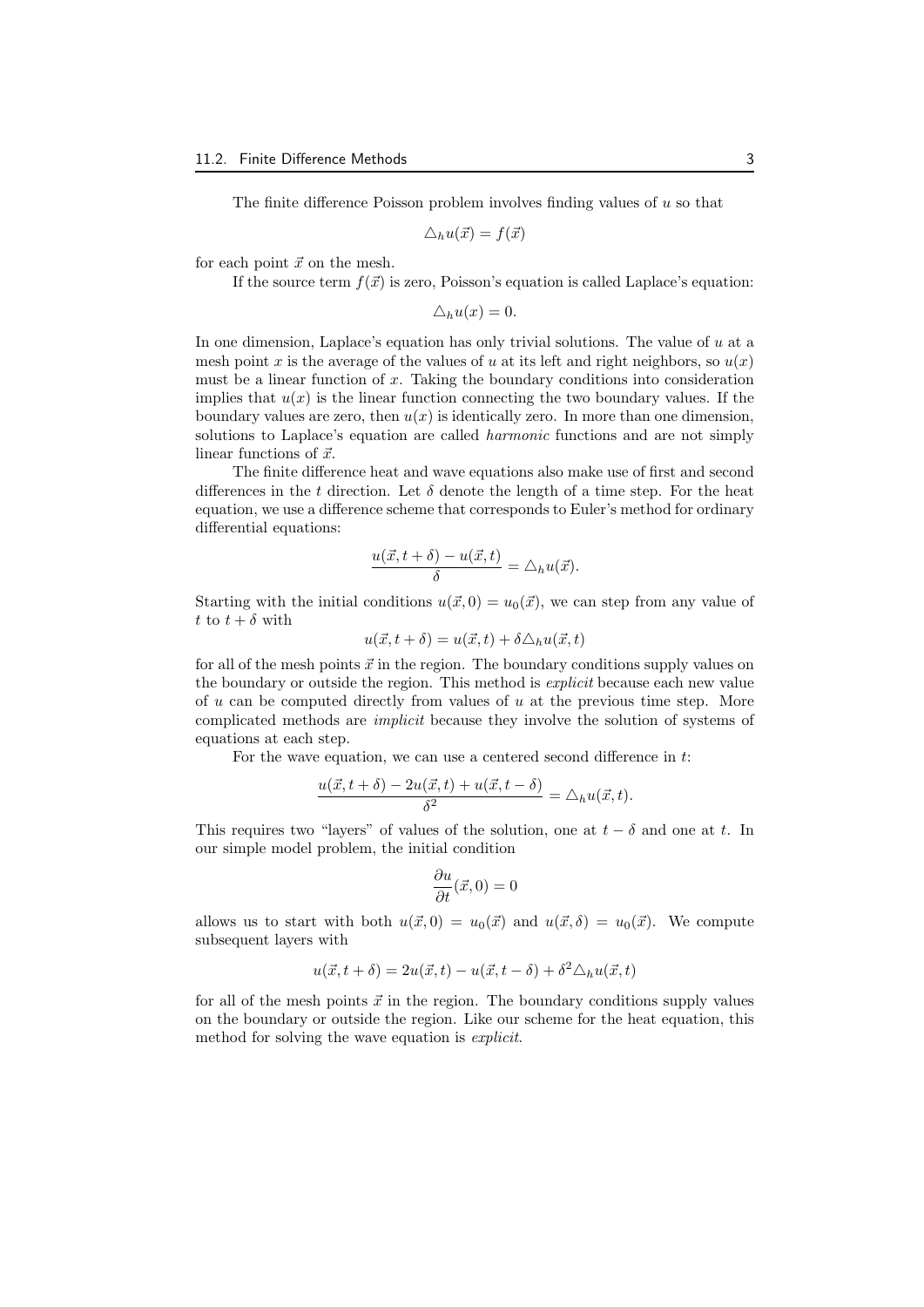## **11.3 Matrix Representation**

If a one-dimensional mesh function is represented as a vector, the one-dimensional difference operator  $\Delta_h$  becomes the tridiagonal matrix

$$
\frac{1}{h^2} \begin{pmatrix} -2 & 1 & & & & \\ 1 & -2 & 1 & & & \\ & 1 & -2 & 1 & & \\ & & \ddots & \ddots & \ddots & \\ & & & 1 & -2 & 1 \\ & & & & 1 & -2 \end{pmatrix}.
$$

This matrix is symmetric. (It is also *negative definite*.) Most importantly, even if there are thousands of interior mesh points, there are at most three nonzero elements in each row and column. Such matrices are the prime examples of *sparse* matrices. When computing with sparse matrices, it is important to use data structures that store only the locations and values of the nonzero elements.

With *u* represented as a vector and  $h^2 \Delta_h$  as a matrix *A*, the Poisson problem becomes

 $Au = b$ .

where *b* is a vector (the same size as *u*) containing the values of  $h^2 f(x)$  at the interior mesh points. The first and last components of *b* would also include any nonzero boundary values.

In Matlab, the solution to the discrete Poisson problem is computed using sparse backslash, which takes advantage of the sparsity in *A*:

 $u = A \b$ 

The situation for meshes in two dimensions is more complicated. Let's number the interior mesh points in  $\Omega$  from top to bottom and from left to right. For example, the numbering of an L-shaped region would be

| T. |   |   |   |    |    |    |    |    |    |          |   |  |
|----|---|---|---|----|----|----|----|----|----|----------|---|--|
|    | 0 | Ω | 0 | 0  | 0  | 0  | 0  | 0  | 0  | $\Omega$ | 0 |  |
|    | 0 |   | 5 | 9  | 13 | 17 | 21 | 30 | 39 | 48       | 0 |  |
|    | 0 | 2 | 6 | 10 | 14 | 18 | 22 | 31 | 40 | 49       | 0 |  |
|    | 0 | 3 | 7 | 11 | 15 | 19 | 23 | 32 | 41 | 50       | 0 |  |
|    | 0 | 4 | 8 | 12 | 16 | 20 | 24 | 33 | 42 | 51       | 0 |  |
|    | 0 | 0 | 0 | 0  | 0  | 0  | 25 | 34 | 43 | 52       | 0 |  |
|    | 0 | 0 | 0 | 0  | 0  | 0  | 26 | 35 | 44 | 53       | 0 |  |
|    | 0 | 0 | 0 | 0  | 0  | 0  | 27 | 36 | 45 | 54       | 0 |  |
|    | 0 | 0 | 0 | 0  | 0  | 0  | 28 | 37 | 46 | 55       | 0 |  |
|    | 0 | 0 | 0 | 0  | 0  | 0  | 29 | 38 | 47 | 56       | 0 |  |
|    | 0 | 0 | 0 | 0  | 0  | 0  | 0  | 0  | 0  | 0        | 0 |  |
|    |   |   |   |    |    |    |    |    |    |          |   |  |

The zeros are points on the boundary or outside the region. With this numbering, the values of any function defined on the interior of the region can be reshaped into a long column vector. In this example, the length of the vector is 56.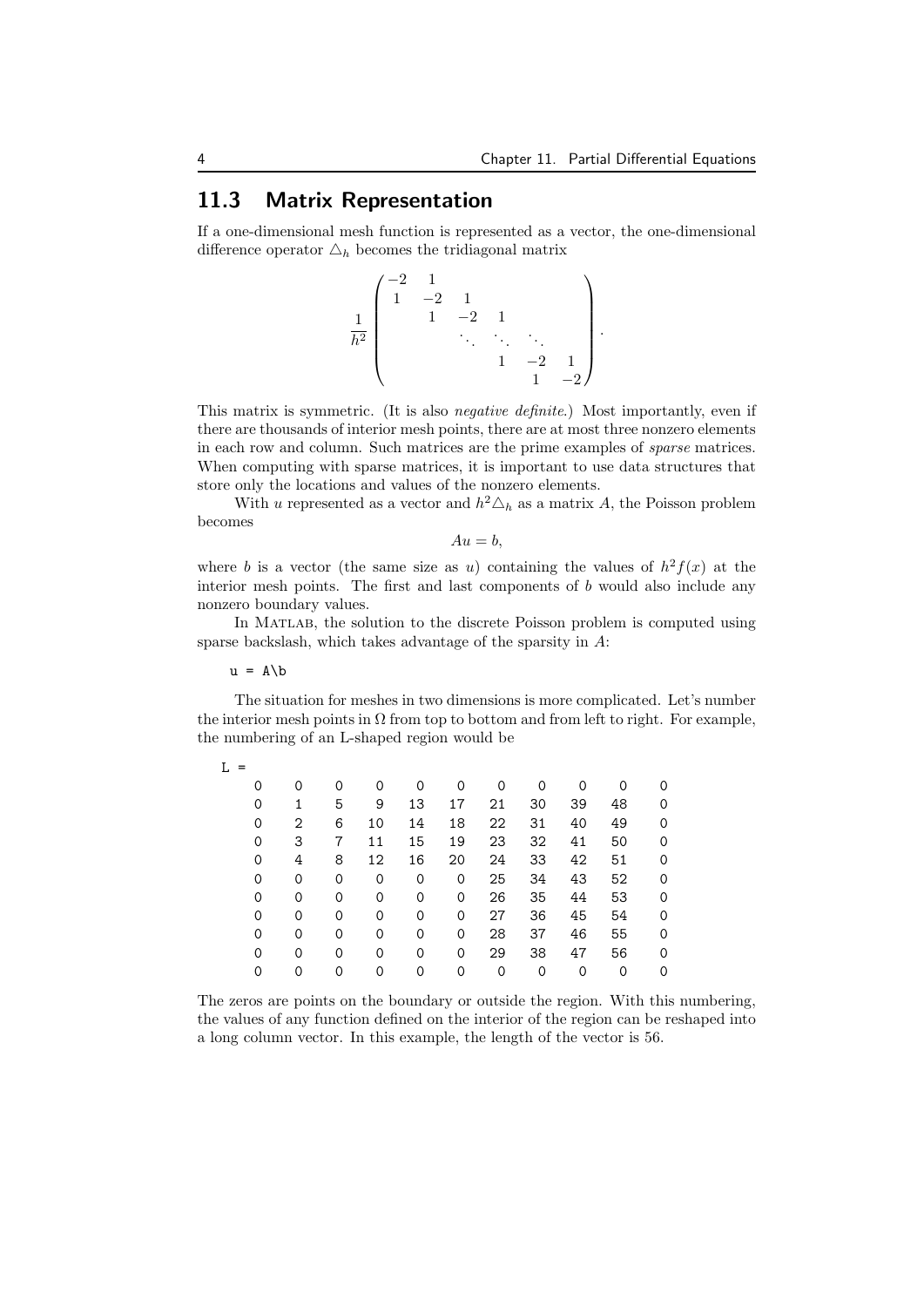If a two-dimensional mesh function is represented as a vector, the finite difference Laplacian becomes a matrix. For example, at point number 43,

$$
h2 \triangle_h u(43) = u(34) + u(42) + u(44) + u(52) - 4u(43).
$$

If *A* is the corresponding matrix, then its 43rd row would have five nonzero elements:

$$
a_{43,34} = a_{43,42} = a_{43,44} = a_{43,52} = 1
$$
, and  $a_{43,43} = -4$ .

A mesh point near the boundary has only two or three interior neighbors, so the corresponding row of *A* has only three or four nonzero entries.

The complete matrix *A* has *−*4's on its diagonal, four 1's off the diagonal in most of its rows, two or three 1's off the diagonal in some of its rows, and zeros elsewhere. For the example region above, *A* would be 56 by 56. Here is *A* if there are only 16 interior points.

$$
A =
$$

| -4 | 1  | 1        | 0  | 0  | 0    | 0    | 0            | 0  | 0    | 0  | 0  | 0  | 0            | 0  | ი  |
|----|----|----------|----|----|------|------|--------------|----|------|----|----|----|--------------|----|----|
| 1  | -4 | $\Omega$ | 1  | 0  | 0    | 0    | 0            | 0  | 0    | 0  | 0  | 0  | 0            | 0  | 0  |
| 1  | 0  | -4       | 1  | 1  | 0    | 0    | 0            | 0  | 0    | 0  | 0  | 0  | 0            | 0  | 0  |
| 0  | 1  | 1        | -4 | 0  | 1    | 0    | 0            | 0  | 0    | 0  | 0  | 0  | 0            | 0  | 0  |
| 0  | 0  | 1        | 0  | -4 | 1    | 1    | 0            | 0  | 0    | 0  | 0  | 0  | 0            | 0  | 0  |
| 0  | 0  | 0        | 1  | 1  | $-4$ | 0    | 1            | 0  | 0    | 0  | 0  | 0  | 0            | 0  | 0  |
| 0  | 0  | 0        | 0  | 1  | 0    | $-4$ | $\mathbf{1}$ | 0  | 0    | 0  | 1  | 0  | 0            | 0  | 0  |
| 0  | 0  | 0        | 0  | 0  | 1    | 1    | -4           | 1  | 0    | 0  | 0  | 1  | 0            | 0  | 0  |
| 0  | 0  | 0        | 0  | 0  | 0    | 0    | $\mathbf{1}$ | -4 | 1    | 0  | 0  | 0  | $\mathbf{1}$ | 0  | 0  |
| 0  | 0  | 0        | 0  | 0  | 0    | 0    | 0            | 1  | $-4$ | 1  | 0  | 0  | 0            | 1  | 0  |
| 0  | 0  | 0        | 0  | 0  | 0    | 0    | 0            | 0  | 1    | -4 | 0  | 0  | 0            | 0  | 1  |
| 0  | 0  | 0        | 0  | 0  | 0    | 1    | 0            | 0  | 0    | 0  | -4 | 1  | 0            | 0  | 0  |
| 0  | 0  | 0        | 0  | 0  | 0    | 0    | $\mathbf{1}$ | 0  | 0    | 0  | 1  | -4 | $\mathbf{1}$ | 0  | 0  |
| 0  | 0  | 0        | 0  | 0  | 0    | 0    | 0            | 1  | 0    | 0  | 0  | 1  | -4           | 1  | 0  |
| 0  | 0  | 0        | 0  | 0  | 0    | 0    | 0            | 0  | 1    | 0  | 0  | 0  | 1            | -4 | 1  |
| 0  | 0  | 0        | 0  | 0  | 0    | 0    | 0            | 0  | 0    | 1  | 0  | 0  | 0            | 1  | -4 |

This matrix is symmetric, negative definite, and sparse. There are at most five nonzero elements in each row and column.

Matlab has two functions that involve the discrete Laplacian, del2 and delsq. If u is a two-dimensional array representing a function  $u(x, y)$ , then del2(u) computes  $\Delta_h u$ , scaled by  $h^2/4$ , at interior points, and uses one-sided formulas at points near the boundary. For example, the function  $u(x, y) = x^2 + y^2$  has  $\triangle u = 4$ . The statements

 $h = 1/20;$  $[x,y] = \text{meshgrid}(-1:h:1);$  $u = x.^2 + y.^2$ ;  $d = (4/h^2) * del2(u);$ 

produce an array d, the same size as x and y, with all the elements equal to 4.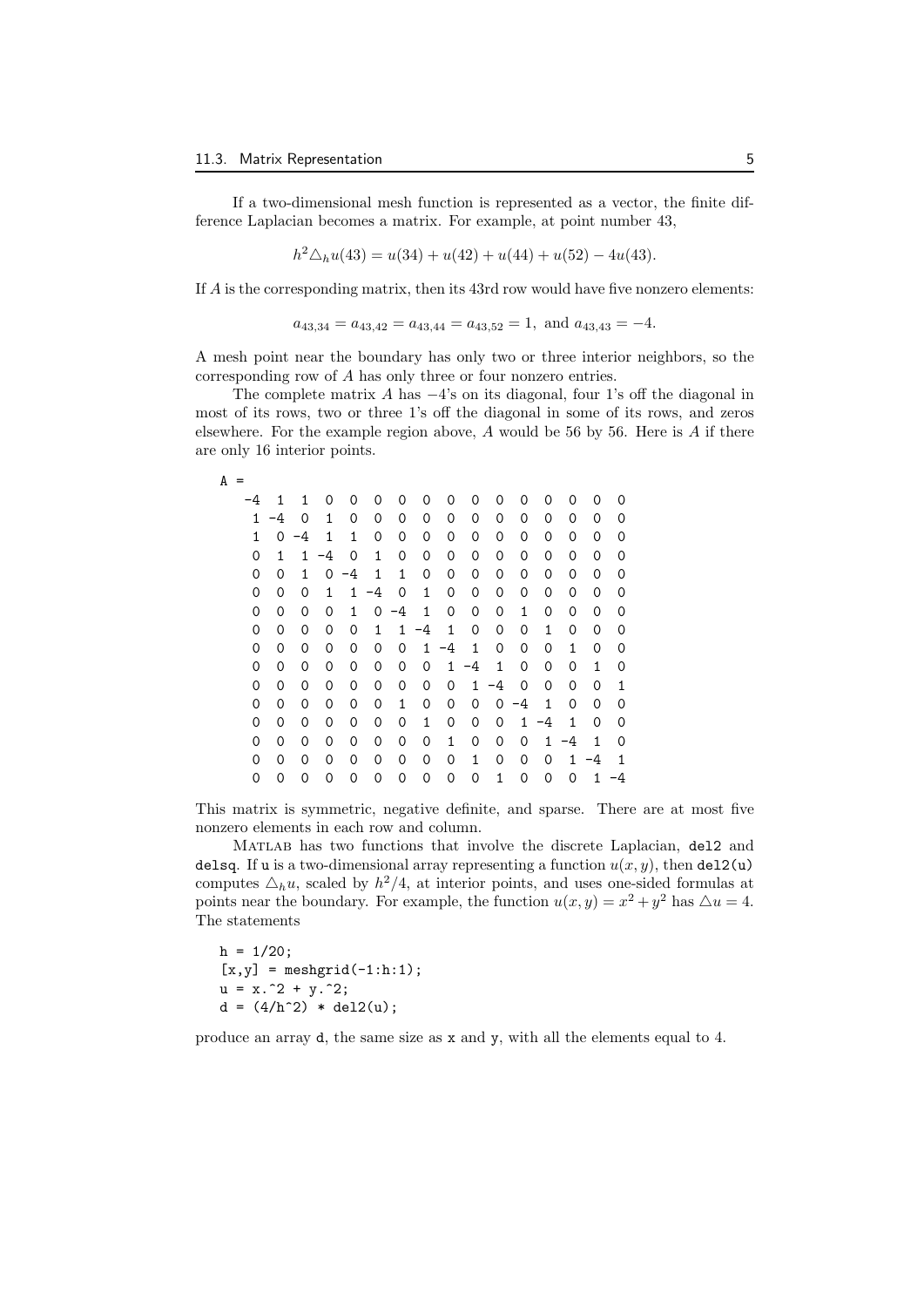If G is a two-dimensional array specifying the numbering of a mesh, then A =  $-\text{delay}(G)$  is the matrix representation of the operator  $h^2 \Delta_h$  on that mesh. The mesh numbering for several specific regions is generated by numgrid. For example,

 $m = 5$  $L = numgrid('L', 2*m+1)$ 

generates the L-shaped mesh with 56 interior points shown above. And

 $m = 3$  $A = -delsq(numgrid('L', 2*m+1))$ 

generates the 16-by-16 matrix A shown above.

The function inregion can also generate mesh numberings. For example, the coordinates of the vertices of the L-shaped domain are

 $xy = [0 \ 0 \ 1 \ 1 \ -1 \ -1 \ 0];$  $yy = [0 -1 -1 1 1 0 0];$ 

The statement

 $[x,y] = \text{meshgrid}(-1:h:1);$ 

generates a square grid of width h. The statement

```
[in, on] = inregion(x, y, xv, yv);
```
generates arrays of zeros and ones that mark the points that are contained in the domain, including the boundary, as well as those that are strictly on the boundary. The statements

 $p = find(in-on);$  $n = length(p);$  $L = zeros(size(x));$  $L(p) = 1:n;$ 

number the *n* interior points from top to bottom and left to right. The statement

 $A = -delsa(L)$ :

generates the *n*-by-*n* sparse matrix representation of the discrete Laplacian on the mesh.

With *u* represented as a vector with *n* components, the Poisson problem becomes

 $Au = b$ ,

where *b* is a vector (the same size as *u*) containing the values of  $h^2 f(x, y)$  at the interior mesh points. The components of *b* that correspond to mesh points with neighbors on the boundary or outside the region also include any nonzero boundary values.

As in one dimension, the solution to the discrete Poisson problem is computed using sparse backslash.

 $u = A \ b$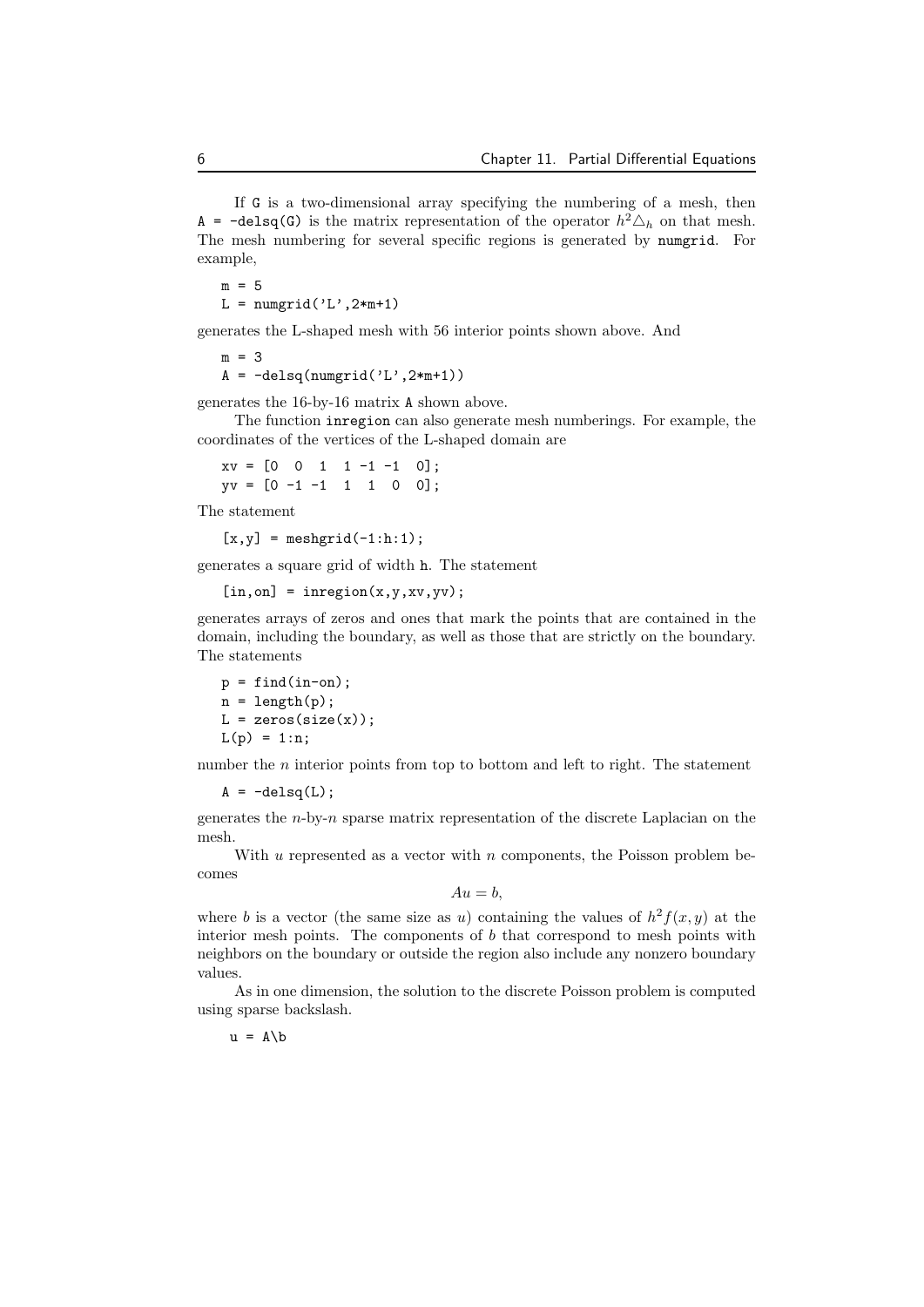## **11.4 Numerical Stability**

The time-dependent heat and wave equations generate a sequence of vectors,  $u^{(k)}$ , where the *k* denotes the *k*th time step. For the heat equation, the recurrence is

$$
u^{(k+1)} = u^{(k)} + \sigma A u^{(k)},
$$

where

$$
\sigma = \frac{\delta}{h^2}.
$$

This can be written

$$
u^{(k+1)} = Mu^{(k)},
$$

where

$$
M=I+\sigma A.
$$

In one dimension, the iteration matrix *M* has  $1 - 2\sigma$  on the diagonal and one or two  $\sigma$ 's off the diagonal in each row. In two dimensions, *M* has  $1 - 4\sigma$  on the diagonal and two, three, or four *σ*'s off the diagonal in each row. Most of the row sums in *M* are equal to 1; a few are less than 1. Each element of  $u^{(k+1)}$  is a linear combination of elements of  $u^{(k)}$  with coefficients that add up to 1 or less. Now here is the key observation. If the elements of *M* are nonnegative, then the recurrence is stable. In fact, it is dissipative. Any error or noise in  $u^{(k)}$  is not magnified in  $u^{(k+1)}$ . But if the diagonal elements of *M* are negative, then the recurrence can be unstable. Error and noise, including roundoff error and noise in the initial conditions, can be magnified with each time step. Requiring  $1 - 2\sigma$  or  $1 - 4\sigma$  to be positive leads to a very important *stability condition* for this explicit method for the heat equation. In one dimension,

$$
\sigma \leq \frac{1}{2}.
$$

And, in two dimensions,

$$
\sigma\leq \frac{1}{4}.
$$

If this condition is satisfied, the iteration matrix has positive diagonal elements and the method is stable.

Analysis of the wave equation is a little more complicated because it involves three levels,  $u^{(k+1)}$ ,  $u^{(k)}$ , and  $u^{(k-1)}$ . The recurrence is

$$
u^{(k+1)} = 2u^{(k)} - u^{(k-1)} + \sigma A u^{(k)},
$$

where

$$
\sigma = \frac{\delta^2}{h^2}.
$$

The diagonal elements of the iteration matrix are now  $2 - 2\sigma$ , or  $2 - 4\sigma$ . In one dimension, the stability condition is

 $\sigma \leq 1$ .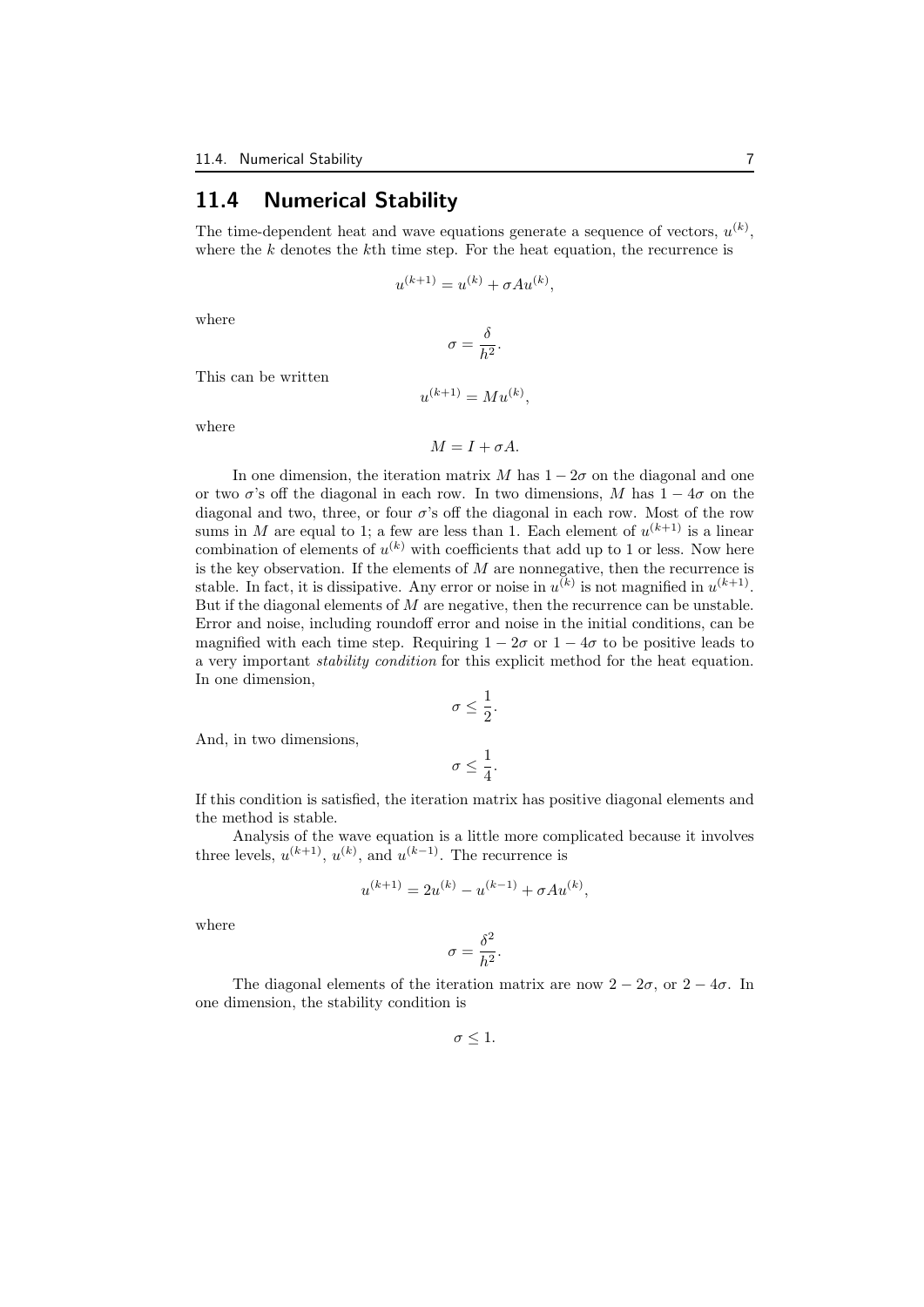And, in two dimensions,

$$
\sigma\leq \frac{1}{2}.
$$

These stability conditions are known as the *CFL conditions*, after Courant, Friedrichs and Lewy, who wrote a paper in 1928 that used finite difference methods to prove existence of solutions to the partial differential equations of mathematical physics. Stability conditions are restrictions on the size of the time step,  $\delta$ . Any attempt to speed up the computation by taking larger time steps is likely to be disastrous. For the heat equation, the stability condition is particularly severe—the time step must be smaller than the *square* of the space mesh width. More sophisticated methods, often involving some implicit equation solving at each step, have less restrictive or unlimited stability conditions.

The M-file pdegui illustrates the concepts discussed in this chapter by offering the choice among several domains and among the model partial differential equations. For Poisson's equation, pdegui uses sparse backslash to solve

 $\Delta_h u = 1$ 

in the chosen domain. For the heat and wave equations, the stability parameter *σ* can be varied. If the critical value, 0*.*25 for the heat equation and 0*.*50 for the wave equation, is exceeded by even a small amount, the instability rapidly becomes apparent.

You will find much more powerful capabilities in the MATLAB Partial Differential Equation Toolbox.

### **11.5 The L-Shaped Membrane**

Separating out periodic time behavior in the wave equation leads to solutions of the form

$$
u(\vec{x},t) = \cos\left(\sqrt{\lambda}t\right)v(\vec{x}).
$$

The functions  $v(\vec{x})$  depend upon  $\lambda$ . They satisfy

 $\Delta v + \lambda v = 0$ 

and are zero on the boundary. The quantities  $\lambda$  that lead to nonzero solutions are the *eigenvalues*, and the corresponding functions  $v(\vec{x})$  are the *eigenfunctions* or *modes*. They are determined by the physical properties and the geometry of each particular situation. The square roots of the eigenvalues are resonant frequencies. A periodic external driving force at one of these frequencies generates an unboundedly strong response in the medium.

Any solution of the wave equation can be expressed as a linear combination of these eigenfunctions. The coefficients in the linear combination are obtained from the initial conditions.

In one dimension, the eigenvalues and eigenfunctions are easily determined. The simplest example is a violin string, held fixed at the ends of the interval of length  $\pi$ . The eigenfunctions are

$$
v_k(x) = \sin(kx).
$$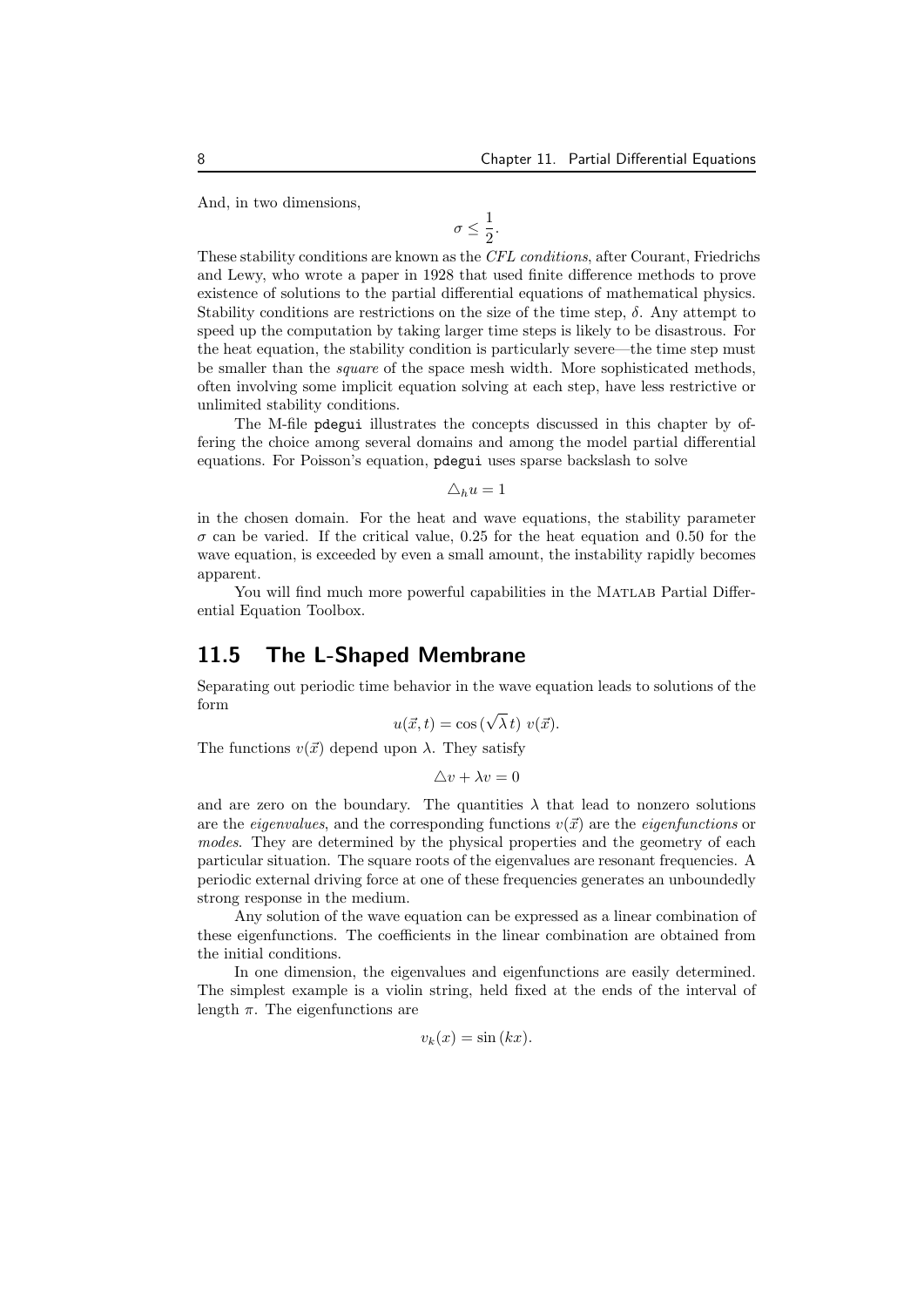The eigenvalues are determined by the boundary condition,  $v_k(\pi) = 0$ . Hence, *k* must be an integer and

$$
\lambda_k = k^2.
$$

If the initial condition,  $u_0(x)$ , is expanded in a Fourier sine series,

$$
u_0(x) = \sum_k a_k \sin(kx),
$$

then the solution to the wave equation is

$$
u(x,t) = \sum_{k} a_k \cos(kt) \sin(kx)
$$
  
= 
$$
\sum_{k} a_k \cos(\sqrt{\lambda_k} t) v_k(x).
$$

In two dimensions, an L-shaped region formed from three unit squares is interesting for several reasons. It is one of the simplest geometries for which solutions to the wave equation cannot be expressed analytically, so numerical computation is necessary. Furthermore, the 270*◦* nonconvex corner causes a singularity in the solution. Mathematically, the gradient of the first eigenfunction is unbounded near the corner. Physically, a membrane stretched over such a region would rip at the corner. This singularity limits the accuracy of finite difference methods with uniform grids. The MathWorks has adopted a surface plot of the first eigenfunction of the L-shaped region as the company logo. The computation of this eigenfunction involves several of the numerical techniques we have described in this book.

Simple model problems involving waves on an L-shaped region include an L-shaped membrane, or L-shaped tambourine, and a beach towel blowing in the wind, constrained by a picnic basket on one fourth of the towel. A more practical example involves ridged microwave waveguides. One such device, shown in Figure 11.1, is a waveguide-to-coax adapter. The active region is the channel with the H-shaped cross section visible at the end of the adapter. The ridges increase the bandwidth of the guide at the expense of higher attenuation and lower powerhandling capability. Symmetry of the H about the dotted lines shown in the contour plot of the electric field implies that only one quarter of the domain needs to be considered and that the resulting geometry is our L-shaped region. The boundary conditions are different than our membrane problem, but the differential equation and the solution techniques are the same.

Eigenvalues and eigenfunctions of the L-shaped domain can be computed by finite difference methods. The MATLAB statements

 $m = 200$  $h = 1/m$  $A = delsq(numgrid('L', 2*m+1))/h^2$ 

set up the 5-point finite difference approximation to the Laplacian on an 200-by-200 mesh in each of the three squares that make up the domain. The resulting sparse matrix A has order 119201 and 594409 nonzero entries. The statement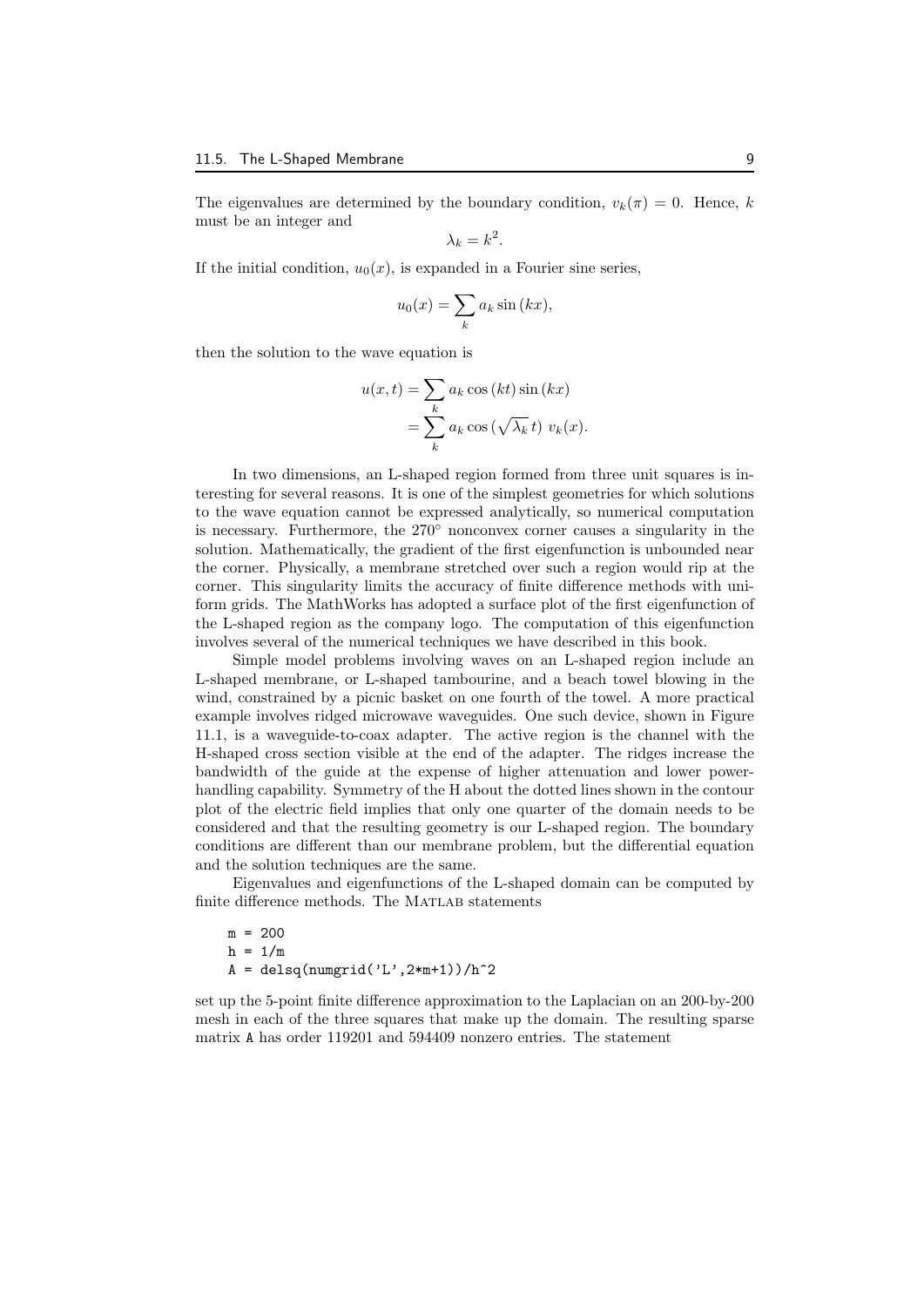

**Figure 11.1.** *A double-ridge microwave-to-coax adapter and its H-shaped region. Photo courtesy Advanced Technical Materials, Inc.* [1]*.*

 $lambda = eigS(A,6,0)$ 

uses Arnoldi's method from the Matlab implementation of ARPACK to compute the first six eigenvalues. It takes less than 2 min on a 1.4 GHz Pentium laptop to produce

lambda = 9.64147 15.19694 19.73880 29.52033 31.91583 41.47510

The exact values are

9.63972 15.19725 19.73921 29.52148 31.91264 41.47451

You can see that even with this fine mesh and large matrix calculation, the computed eigenvalues are accurate to only three or four significant digits. If you try to get more accuracy by using a finer mesh and hence a larger matrix, the computation requires so much memory that the total execution time is excessive.

For the L-shaped domain and similar problems, a technique using analytic solutions to the underlying differential equation is much more efficient and accurate than finite difference methods. The technique involves polar coordinates and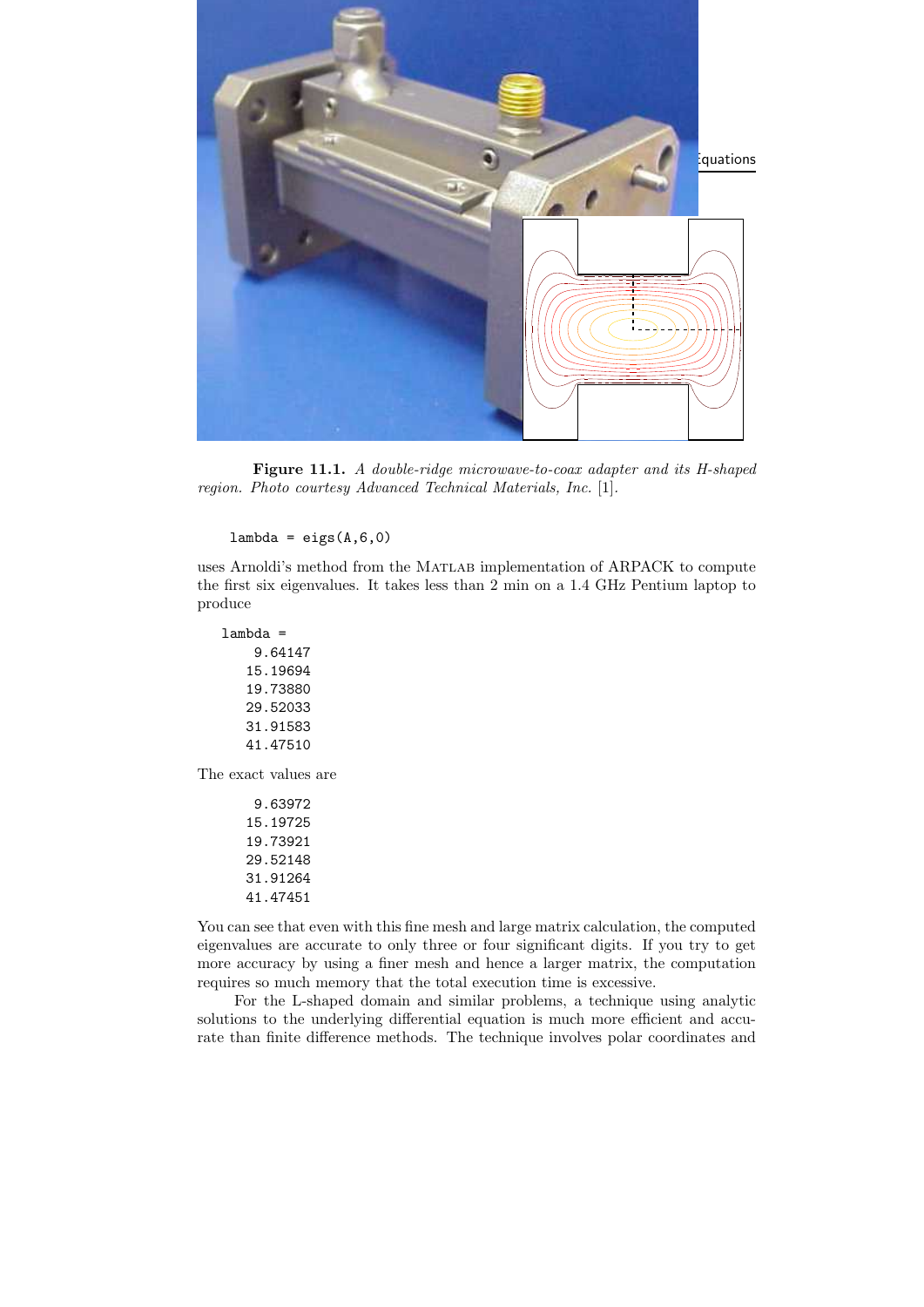fractional-order Bessel functions. With parameters  $\alpha$  and  $\lambda$ , the functions

$$
v(r, \theta) = J_{\alpha}(\sqrt{\lambda} r) \sin(\alpha \theta)
$$

are exact solutions to the polar coordinate version of the eigenfunction equation

$$
\frac{\partial^2 v}{\partial r^2} + \frac{1}{r} \frac{\partial v}{\partial r} + \frac{1}{r^2} \frac{\partial^2 v}{\partial \theta^2} + \lambda v = 0.
$$

For any value of  $\lambda$ , the functions  $v(r, \theta)$  satisfy the boundary conditions

$$
v(r,0) = 0
$$
 and 
$$
v(r, \pi/\alpha) = 0
$$

on the two straight edges of a circular sector with angle  $\pi/\alpha$ . If  $\sqrt{\lambda}$  is chosen to be a zero of the Bessel function,  $J_{\alpha}(\sqrt{\lambda}) = 0$ , then  $v(r, \theta)$  is also zero on the circle,  $r = 1$ . Figure 11.2 shows a few of the eigenfunctions of the circular sector with angle 3*π/*2. The eigenfunctions have been chosen to illustrate symmetry about  $3\pi/4$  and  $\pi/2$ .



**Figure 11.2.** *Eigenfunctions of the three-quarter disc.*

We approximate the eigenfunctions of the L-shaped domain and other regions with corners by linear combinations of the circular sector solutions:

$$
v(r,\theta) = \sum_j c_j J_{\alpha_j}(\sqrt{\lambda}r) \sin(\alpha_j \theta).
$$

The angle of the reentrant 270<sup>°</sup> corner in the L-shaped region is  $3\pi/2$ , or  $\pi/(2/3)$ , so the values of  $\alpha$  are integer multiples of 2/3:

$$
\alpha_j = \frac{2j}{3}.
$$

These functions  $v(r, \theta)$  are exact solutions to the eigenfunction differential equation. There is no finite difference mesh involved. The functions also satisfy the boundary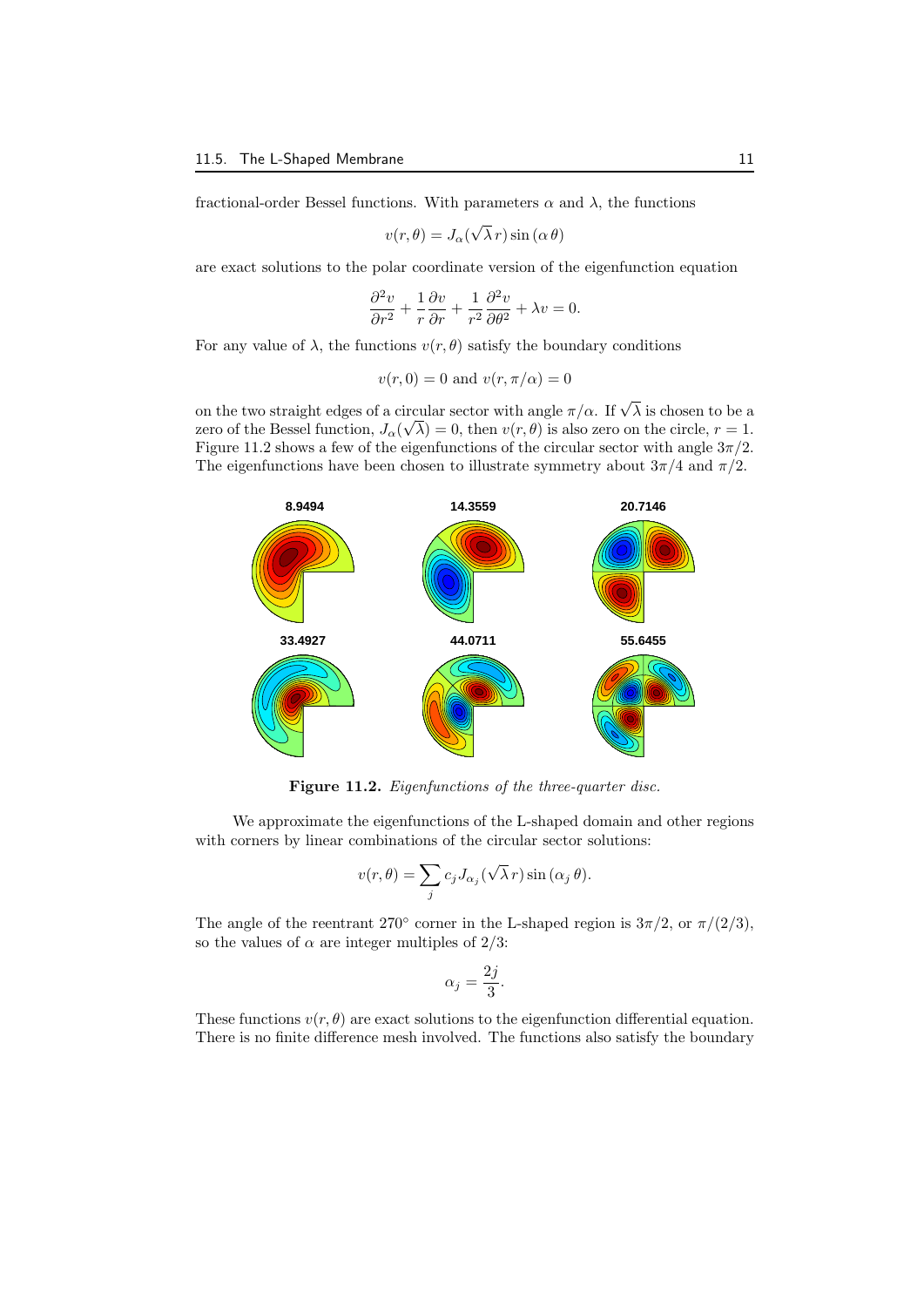conditions on the two edges that meet at the reentrant corner. All that remains is to pick the parameter  $\lambda$  and the coefficients  $c_j$  so that the boundary conditions on the remaining edges are satisfied.

A least squares approach involving the SVD is used to determine *λ* and the *c*<sub>*j*</sub>. Pick *m* points,  $(r_i, \theta_i)$ , on the remaining edges of the boundary. Let *n* be the number of fundamental solutions to be used. Generate an *m*-by-*n* matrix *A* with elements that depend upon *λ*:

$$
A_{i,j}(\lambda) = J_{\alpha_j}(\sqrt{\lambda}r_i)\sin(\alpha_j\theta_i), \ i = 1,\ldots,m, \ j = 1,\ldots,n.
$$

Then, for any vector *c*, the vector *Ac* is the vector of boundary values,  $v(r_i, \theta_i)$ . We want to make  $||Ac||$  small without taking  $||c||$  small. The SVD provides the solution.

Let  $\sigma_n(A(\lambda))$  denote the smallest singular value of the matrix  $A(\lambda)$ . and let  $\lambda_k$  denote a value of  $\lambda$  that produces a local minimum of the smallest singular value:

$$
\lambda_k = k \text{th minimizer}(\sigma_n(A(\lambda))).
$$

Each  $\lambda_k$  approximates an eigenvalue of the region. The corresponding right singular vector provides the coefficients for the linear combination  $c = V(:,n)$ .



**Figure 11.3.** *Eigenfunctions of the L-shaped region.*

It is worthwhile to take advantage of symmetries. It turns out that the eigenfunctions fall into three symmetry classes:

- symmetric about the center line at  $\theta = 3\pi/4$ , so  $v(r, \theta) = v(r, 3\pi/2 \theta)$ ;
- antisymmetric about the center line at  $\theta = 3\pi/4$ , so  $v(r, \theta) = -v(r, 3\pi/2 \theta)$ ;
- eigenfunction of the square, so  $v(r, \pi/2) = 0$  and  $v(r, \pi) = 0$ .

These symmetries allow us to restrict the values of  $\alpha_j$  used in each expansion: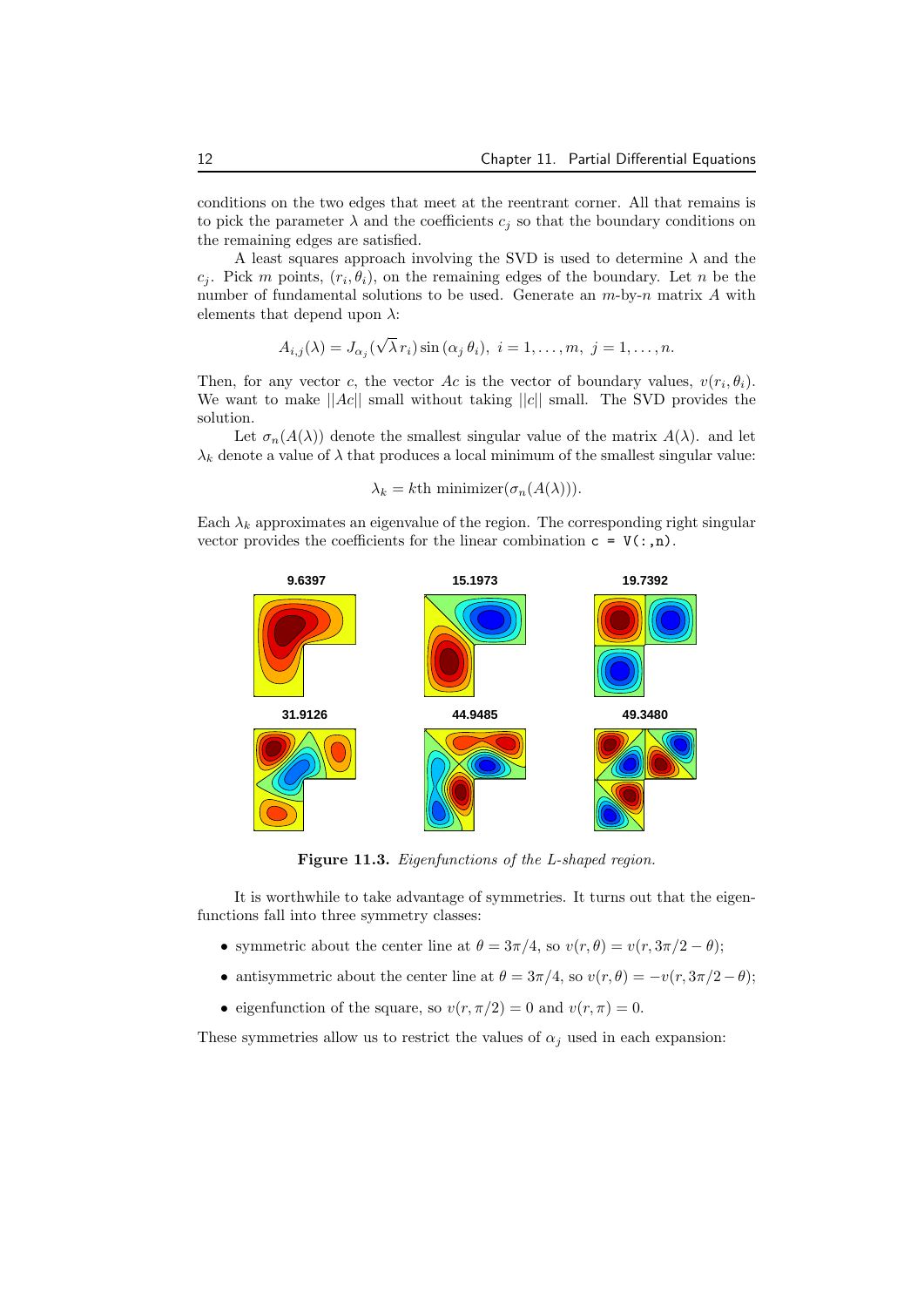- $\alpha_j = \frac{2j}{3}$ , *j* odd and not a multiple of 3;
- $\alpha_j = \frac{2j}{3}$ , *j* even and not a multiple of 3;
- $\alpha_j = \frac{2j}{3}$ , *j* a multiple of 3.

The M-file membranetx in the NCM directory computes eigenvalues and eigenfunctions of the L-membrane using these symmetries and a search for local minima of  $\sigma_n(A(\lambda))$ . The M-file membrane, distributed with MATLAB in the demos directory, uses an older version of the algorithm based on the QR decomposition instead of the SVD. Figure 11.3 shows six eigenfunctions of the L-shaped region, with two from each of the three symmetry classes. They can be compared with the eigenfunctions of the sector shown in Figure 11.2. By taking the radius of the sector to be  $2/\sqrt{\pi}$ , both regions have the same area and the eigenvalues are comparable.

The demo M-file logo makes a surf plot of the first eigenfunction, then adds lighting and shading to create The MathWorks logo. After being so careful to satisfy the boundary conditions, the logo uses only the first two terms in the circular sector expansion. This artistic license gives the edge of the logo a more interesting curved shape.

#### **Exercises**

- 11.1. Let *n* be an integer and generate *n*-by-*n* matrices *A*, *D*, and *I* with the statements
	- $e = ones(n,1);$
	- $I =$  spdiags $(e, 0, n, n)$ ;
	- $D =$  spdiags( $[-e e], [0 1], n, n$ );
	- $A =$  spdiags([e -2\*e e],  $[-1 \ 0 \ 1]$ , n, n);

(a) For an appropriate value of *h*, the matrix  $(1/h^2)A$  approximates  $\triangle_h$  for the interval  $0 \le x \le 1$ . Is that value of *h* equal to  $1/(n-1)$ ,  $1/n$ , or  $1/(n+1)$ ? (b) What does (1*/h*)*D* approximate?

- (c) What are  $D^T D$  and  $D D^T$ ?
- (d) What is  $A^2$ ?
- (e) What is  $kron(A, I)+kron(I, A)$ ?
- (f) Describe the output produced by  $plot(inv(full(-A)))$ .
- 11.2. (a) Use finite differences to compute a numerical approximation to the solution  $u(x)$  to the one-dimensional Poisson problem

$$
\frac{d^2u}{dx^2} = \exp(-x^2)
$$

on the interval  $-1 \leq x \leq 1$ . The boundary conditions are  $u(-1) = 0$  and  $u(1) = 0$ . Plot your solution.

(b) If you have access to dsolve in the Symbolic Toolbox, or if you are very good at calculus, find the analytic solution of the same problem and compare it with your numerical approximation.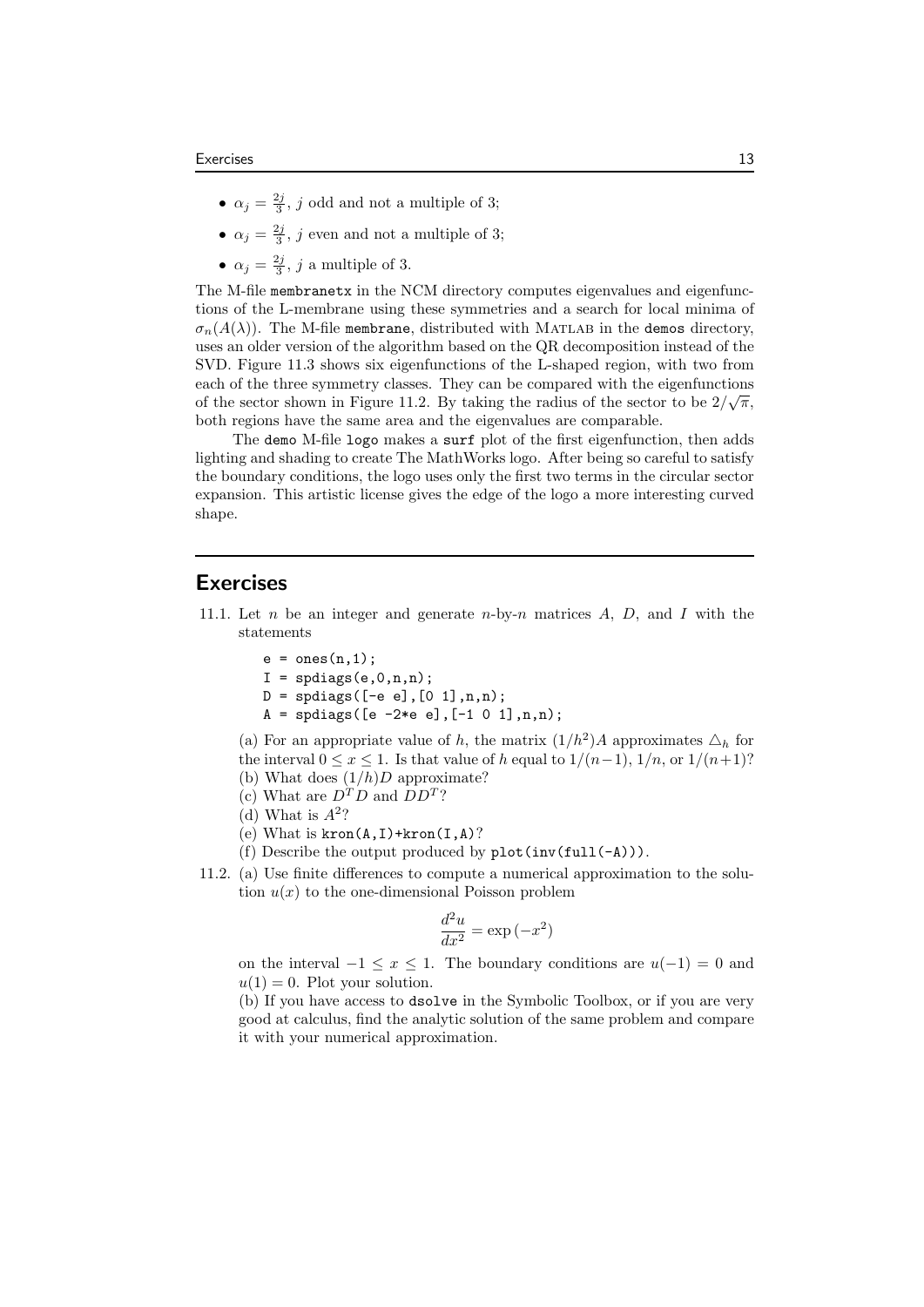- 11.3. Reproduce the contour plot in Figure 11.1 of the first eigenfunction of the H-shaped ridge waveguide formed from four L-shaped regions.
- 11.4. Let  $h(x)$  be the function defined by the M-file humps(x). Solve four different problems involving  $h(x)$  on the interval  $0 \le x \le 1$ .
	- (a) One-dimensional Poisson problem with humps as the source term:

$$
\frac{d^2u}{dx^2} = -h(x),
$$

with boundary conditions

$$
u(0) = 0, u(1) = 0.
$$

Make plots, similar to Figure 11.4, of  $h(x)$  and  $u(x)$ . Compare diff(u,2) with humps(x).



**Figure 11.4.**  $h(x)$  and  $u(x)$ .

(b) One-dimensional heat equation with humps as the source term:

$$
\frac{\partial u}{\partial t} = \frac{\partial^2 u}{\partial x^2} + h(x),
$$

with initial value

$$
u(0,x)=0
$$

and boundary conditions

$$
u(0,t) = 0, u(1,t) = 0.
$$

Create an animated plot of the solution as a function of time. What is the limit as  $t \to \infty$  of  $u(x, t)$ ?

(c) One-dimensional heat equation with humps as the initial value:

$$
\frac{\partial u}{\partial t} = \frac{\partial^2 u}{\partial x^2},
$$

with initial value

$$
u(x,0)=h(x)
$$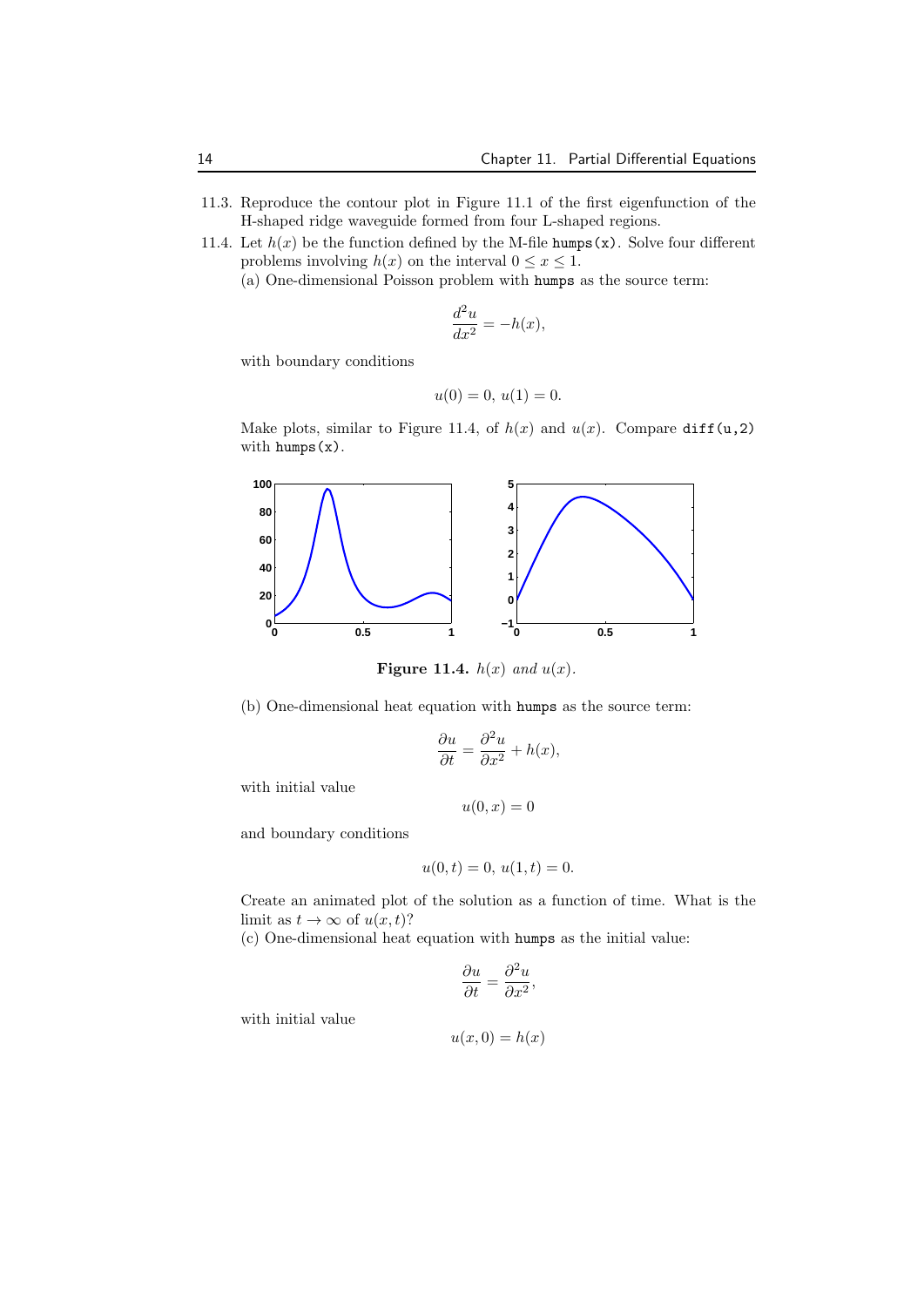and boundary conditions

$$
u(0,t) = h(0), u(1,t) = h(1).
$$

Create an animated plot of the solution as a function of time. What is the limit as  $t \to \infty$  of  $u(x, t)$ ?

(d) One-dimensional wave equation with humps as the initial value:

$$
\frac{\partial^2 u}{\partial t^2} = \frac{\partial^2 u}{\partial x^2},
$$

with initial values

$$
u(x, 0) = h(x),
$$
  
\n
$$
\frac{\partial u}{\partial t}(x, 0) = 0,
$$

and boundary conditions

$$
u(0,t) = h(0), u(1,t) = h(1).
$$

Create an animated plot of the solution as a function of time. For what values of *t* does  $u(x, t)$  return to its initial value  $h(x)$ ?

11.5. Let  $p(x, y)$  be the function defined by the M-file peaks(x,y). Solve four different problems involving  $p(x, y)$  on the square  $-3 \le x \le 3, -3 \le y \le 3$ .



**Figure 11.5.**  $p(x, y)$  and  $u(x, y)$ .

(a) Two-dimensional Poisson problem with peaks as the source term:

$$
\frac{\partial^2 u}{\partial x^2} + \frac{\partial^2 u}{\partial y^2} = p(x, y),
$$

with boundary conditions

$$
u(x, y) = 0
$$
 if  $|x| = 3$  or  $|y| = 3$ .

Make contour plots, similar to Figure 11.5, of  $p(x, y)$  and  $u(x, y)$ .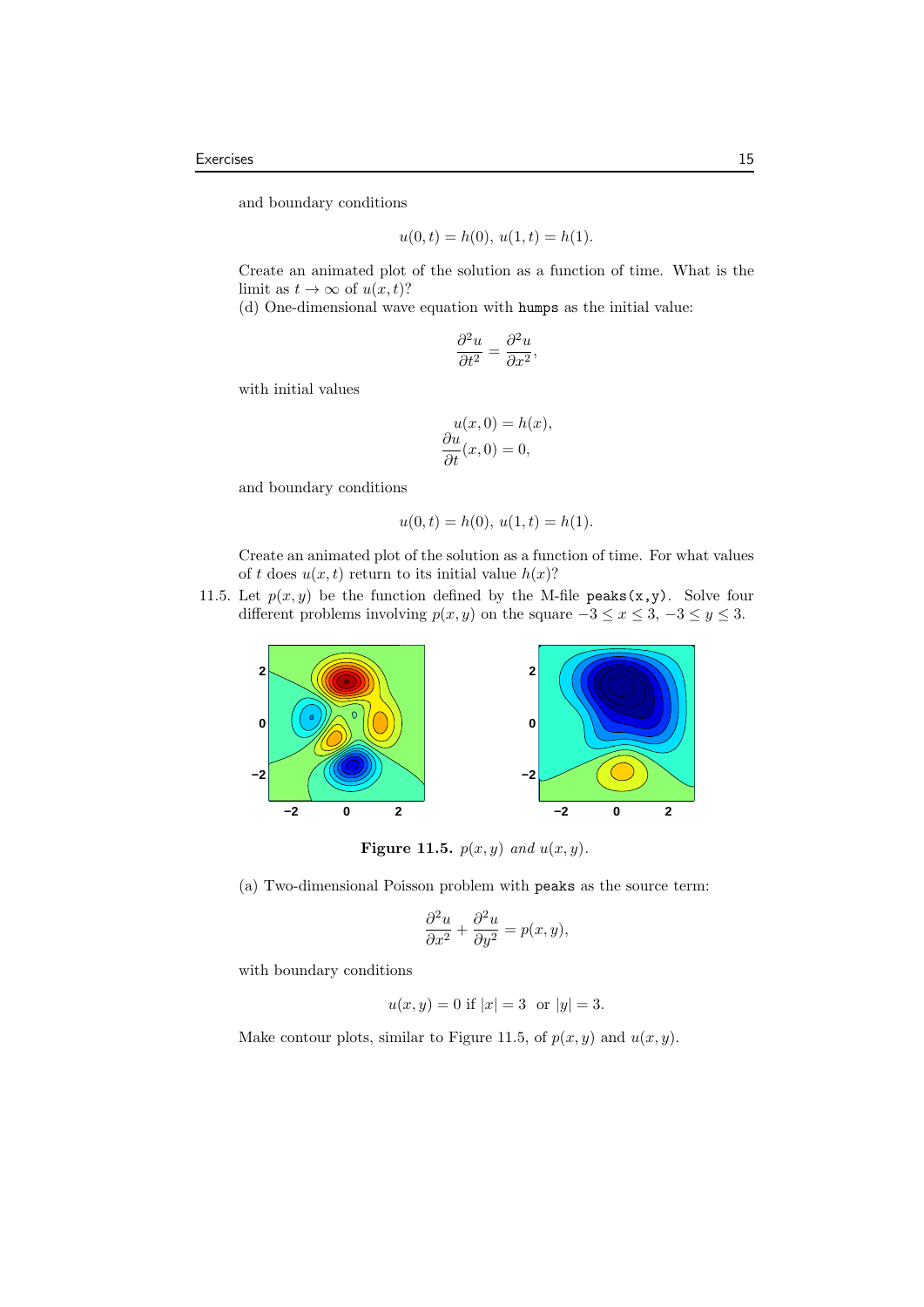(b) Two-dimensional heat equation with peaks as the source term:

$$
\frac{\partial u}{\partial t} = \frac{\partial^2 u}{\partial x^2} + \frac{\partial^2 u}{\partial y^2} - p(x, y),
$$

with initial value

$$
u(x,y,0) = 0
$$

and boundary conditions

$$
u(x, y, t) = 0
$$
 if  $|x| = 3$  or  $|y| = 3$ .

Create an animated contour plot of the solution as a function of time. What is the limit as  $t \to \infty$  of  $u(x, t)$ ?

(c) Two-dimensional heat equation with peaks as the initial value:

$$
\frac{\partial u}{\partial t} = \frac{\partial^2 u}{\partial x^2},
$$

with initial value

$$
u(x, y, 0) = p(x, y)
$$

and boundary conditions

$$
u(x, y, t) = p(x, y)
$$
 if  $|x| = 3$  or  $|y| = 3$ .

Create an animated contour plot of the solution as a function of time. What is the limit as  $t \to \infty$  of  $u(x, t)$ ?

(d) Two-dimensional wave equation with peaks as the initial value:

$$
\frac{\partial^2 u}{\partial t^2} = \frac{\partial^2 u}{\partial x^2},
$$

with initial values

$$
u(x, y, 0) = p(x, y),
$$
  
\n
$$
\frac{\partial u}{\partial t}(x, y, 0) = 0
$$

and boundary conditions

$$
u(x, y, t) = p(x, y)
$$
 if  $|x| = 3$  or  $|y| = 3$ .

Create an animated contour plot of the solution as a function of time. Does the limit as  $t \to \infty$  of  $u(x, t)$  exist?

11.6. The *method of lines* is a convenient technique for solving time-dependent partial differential equations. Replace all the spatial derivatives with finite differences, but leave the time derivatives intact. Then use a stiff ordinary differential equation solver on the resulting system. In effect, this is an implicit time-stepping finite difference algorithm with the time step determined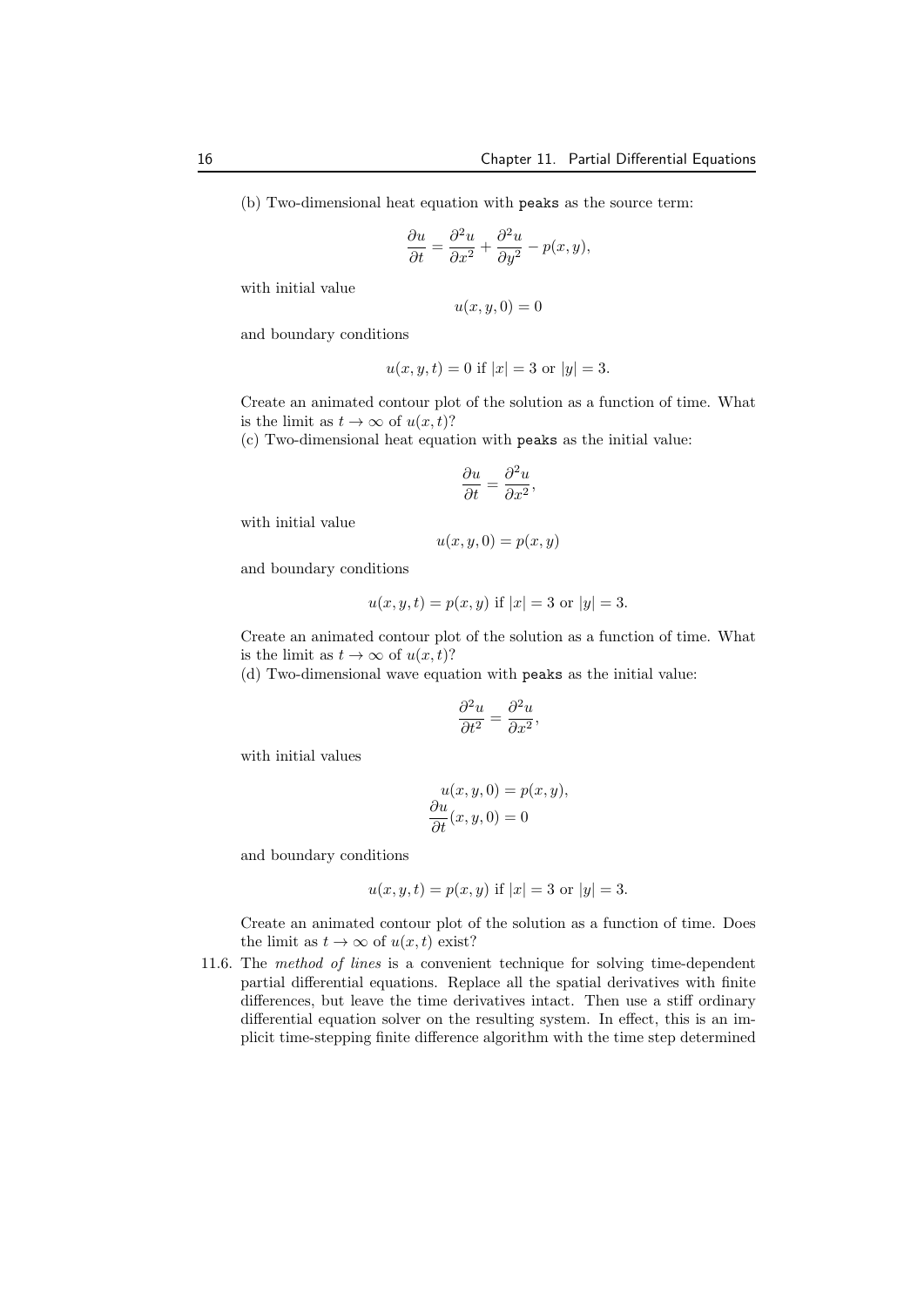automatically and adaptively by the ODE solver. For our model heat and wave equations, the ODE systems are simply

$$
\dot{\mathbf{u}} = (1/h^2)A\mathbf{u}
$$

and

$$
\ddot{\mathbf{u}} = (1/h^2)A\mathbf{u}.
$$

The matrix  $(1/h^2)A$  represents  $\Delta_h$ , and **u** is the vector-valued function of *t* formed from all the elements  $u(x_i, t)$  or  $u(x_i, y_j, t)$  at the mesh points.

(a) The Matlab function pdepe implements the method of lines in a general setting. Investigate its use for our one- and two-dimensional model heat equations.

(b) If you have access to the Partial Differential Equation Toolbox, investigate its use for our two-dimensional model heat and wave equations.

(c) Implement your own method of lines solutions for our model equations.

11.7. Answer the following questions about pdegui.

(a) How does the number of points *n* in the grid depend upon the grid size *h* for the various regions?

(b) How does the time step for the heat equation and for the wave equation depend upon the grid size *h*?

(c) Why are the contour plots of the solution to the Poisson problem and the eigenvalue problem with index = 1 similar?

(d) How do the contour plots produced by pdegui of the eigenfunctions of the L-shaped domain compare with those produced by

contourf(membranetx(index))

(e) Why are the regions Drum1 and Drum2 interesting? Search the Web for "isospectral" and "Can you hear the shape of a drum?" You should find many articles and papers, including ones by Gordon, Webb, and Wolpert [3] and Driscoll [2].

- 11.8. Add the outline of your hand that you obtained in exercise 3.4 as another region to pdegui. Figure 11.6 shows one of the eigenfunctions of my hand.
- 11.9. The electrostatic capacity of a region  $\Omega$  is the quantity

$$
\int\int_{\Omega}u(x,y)dxdy,
$$

where  $u(x, y)$  is the solution to the Poisson problem

$$
\triangle u = -1 \text{ in } \Omega
$$

and  $u(x, y) = 0$  on the boundary of  $\Omega$ .

(a) What is the capacity of the unit square?

- (b) What is the capacity of the L-shaped domain?
- (c) What is the capacity of your hand?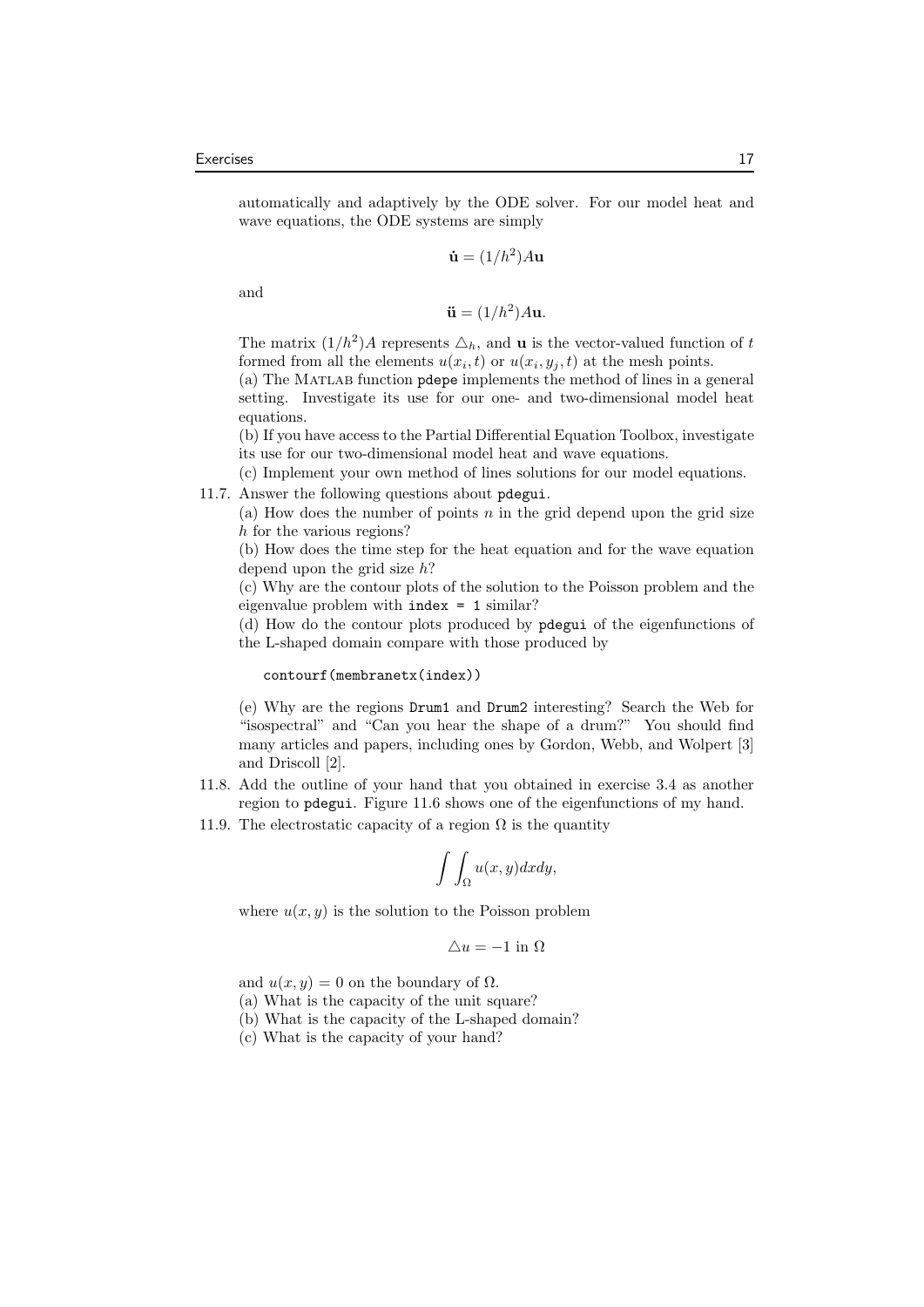

**Figure 11.6.** *An eigenfunction of a hand.*

11.10. The statements

load penny  $P = flipud(P)$ contour(P,1:12:255) colormap(copper) axis square

access a file in the Matlab demos directory and produce Figure 11.7. The data were obtained in 1984 at what was then the National Bureau of Standards by an instrument that makes precise measurements of the depth of a mold used to mint the U.S. one cent coin.



**Figure 11.7.** *The depth of a mold used to mint the U.S. one cent coin.*

The NCM function pennymelt uses this penny data as the initial condition,  $u(x, y, 0)$ , for the heat equation and produces an animated, evolving plot of the solution,  $u(x, y, t)$ . You can choose either a lighted, surface plot or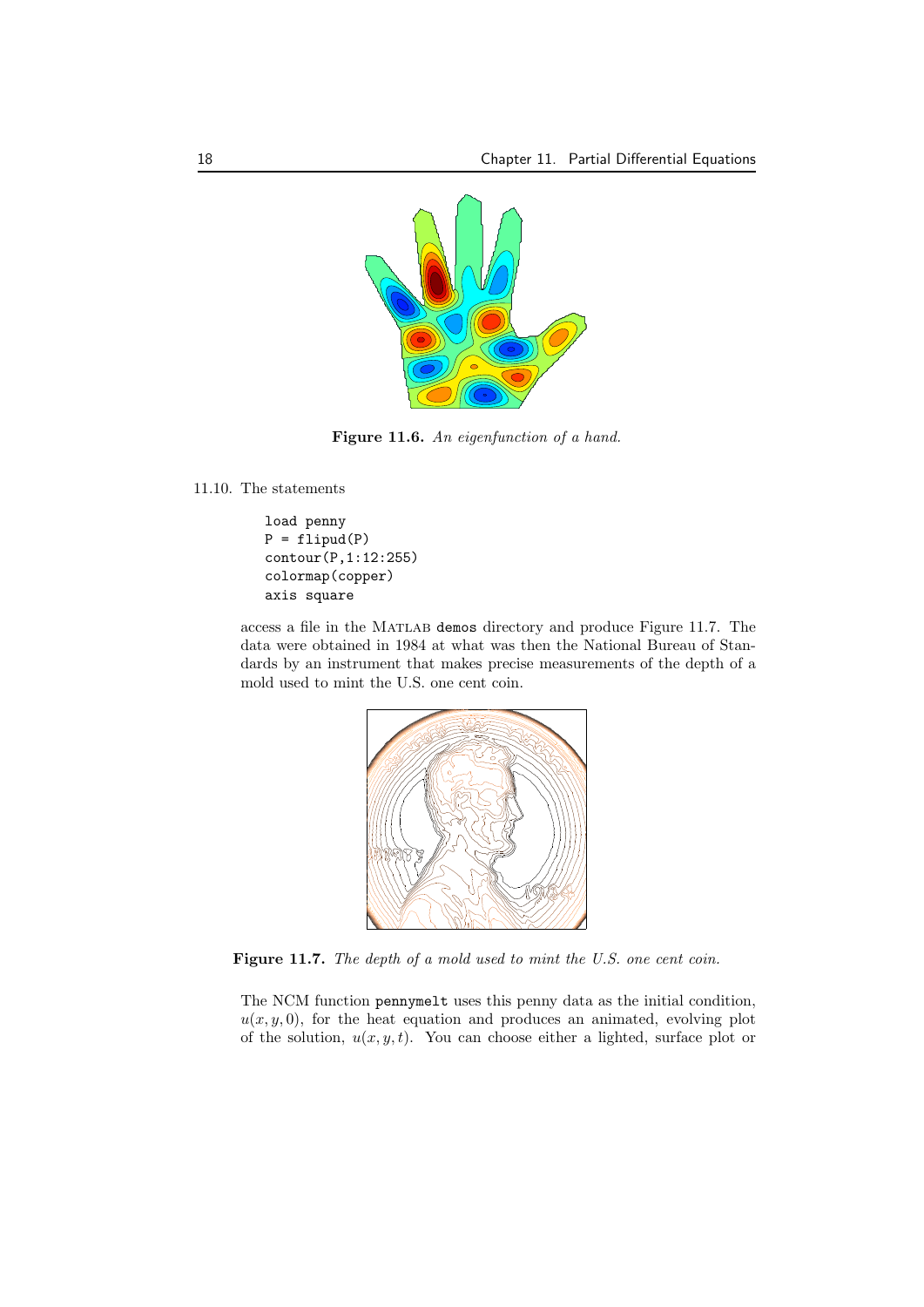a contour plot. You can choose the time step  $\delta$  with uicontrols or with pennymelt(delta). You can also choose a time-stepping algorithm know as the *ADI* or *alternating direction implicit* method. Each time step involves two half-steps, one implicit in the *x* direction and the other implicit in the *y* direction.

$$
-\sigma u^{(k+1/2)}(N) + (1+2\sigma)u^{(k+1/2)}(P) - \sigma u^{(k+1/2)}(S)
$$
  
=  $\sigma u^{(k)}(E) + (1-2\sigma)u^{(k)}(P) + \sigma u^{(k)}(W)$ ,  

$$
-\sigma u^{(k+1)}(E) + (1+2\sigma)u^{(k+1)}(P) - \sigma u^{(k+1)}(W)
$$
  
=  $\sigma u^{(k+1/2)}(N) + (1-2\sigma)u^{(k+1/2)}(P) + \sigma u^{(k+1/2)}(S).$ 

Solving these implicit equations on an *m*-by-*n* grid requires the solution of *m* tridiagonal systems of order *n* for the first half-step and then *n* tridiagonal systems of order *m* for the second half-step.

Answer these questions about pennymelt.

(a) What is the limiting behavior of  $u(x, y, t)$  as  $t \to \infty$ ?

- (b) For what values of  $\delta$  is the explicit time-stepping algorithm stable?
- (c) Demonstrate that the ADI method is stable for any value of *δ*.
- 11.11. Let  $p(x, y)$  be the function defined on a 128-by-128 square by the penny data described in the previous exercise.

(a) Make a contour plot of  $p(x, y)$  and make a lighted surface plot using the section of code in pennymelt.m.

(b) Solve the discrete Poisson problem

$$
\triangle_h u = p
$$

with  $u(x, y) = 0$  outside the square, and plot the solution  $u(x, y)$ . (c) Use del2 to compute

$$
f=\triangle_h u,
$$

and compare  $f(x, y)$  with  $p(x, y)$ .

- 11.12. Modify pennymelt.m to solve the wave equation instead of the heat equation.
- 11.13. Modify waves.m to use nine eigenfunctions instead of four.
- 11.14. The eigenvalues and eigenfunctions of the unit square are

$$
\lambda_{m,n} = (m^2 + n^2)\pi^2,
$$
  

$$
u_{m,n} = \sin mx \sin ny.
$$

If the  $\lambda_{m,n}$  are indexed with one subscript and listed in increasing order, we have

 $\lambda_k = (2, 5, 5, 8, 10, 10, 13, 13, 17, 17, 18, 20, 20, \ldots) \pi^2$ .

We see that  $\lambda_1$ ,  $\lambda_4$ , and  $\lambda_{11}$  are simple eigenvalues, but that most of the eigenvalues are double.

(a) What is the smallest triple eigenvalue of the unit square and what is its index? In other words, what is the smallest integer that can be written as the sum of two squares in three different ways?

(b) What is the smallest quadruple eigenvalue of the unit square?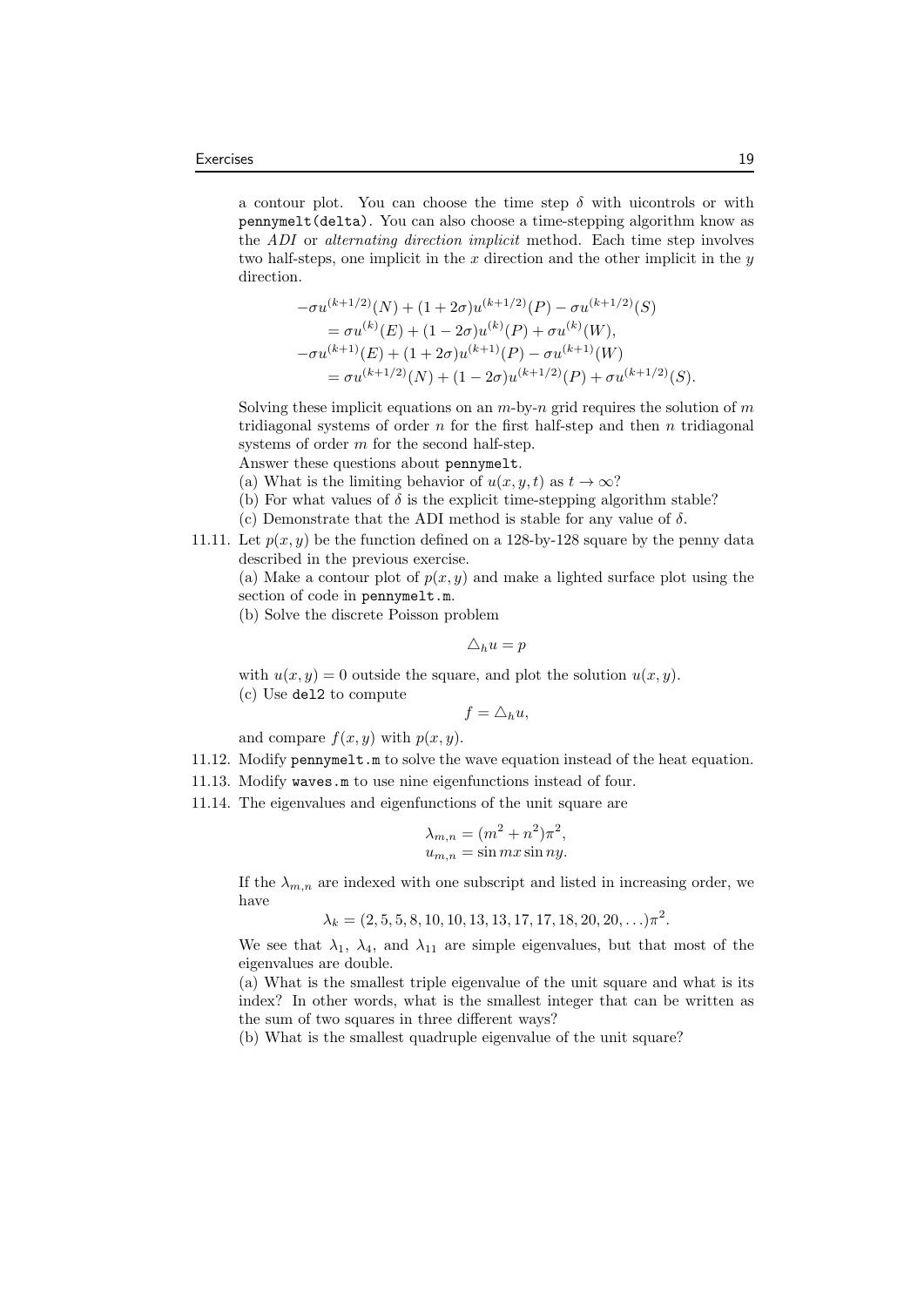11.15. By reflecting the eigenfunctions of the unit square twice, we obtain some of the eigenfunctions of the L-shaped domain. The indexing is different because the L also has eigenfunctions that are not derived from the square. For example,  $\lambda_3$  of the L is  $2\pi^2$  because it is equal to  $\lambda_1$  of the square. And  $\lambda_8 = \lambda_9$ of the L is a double eigenvalue,  $5\pi^2$ , corresponding to  $\lambda_2 = \lambda_3$  of the square. (a) Roughly what fraction of the eigenvalues of the L-shaped region are also eigenvalues of the square?

(b) What is the smallest triple eigenvalue of the L-shaped region and what is its index?

(c) What is the smallest quadruple eigenvalue of the L-shaped region?

(d) Neither membranetx nor pdegui uses the sin *mx* sin *ny* representation of eigenfunctions of the square. This is OK because these eigenfunctions are not unique and can have other representations. How do membranetx and pdegui compute eigenfunctions? How do they get a set of linearly independent eigenfunctions for eigenvalues with multiplicity greater than one?

11.16. Enter the commands

ncmlogo cameratoolbar

Or, just enter the command ncmlogo and then select **Camera Toolbar** from the **View** tab on the figure window. Experiment with the various icons available on the new toolbar. What do they all do?

11.17. Make your own copy of ncmlogo and modify it to create a logo for your own book or company.